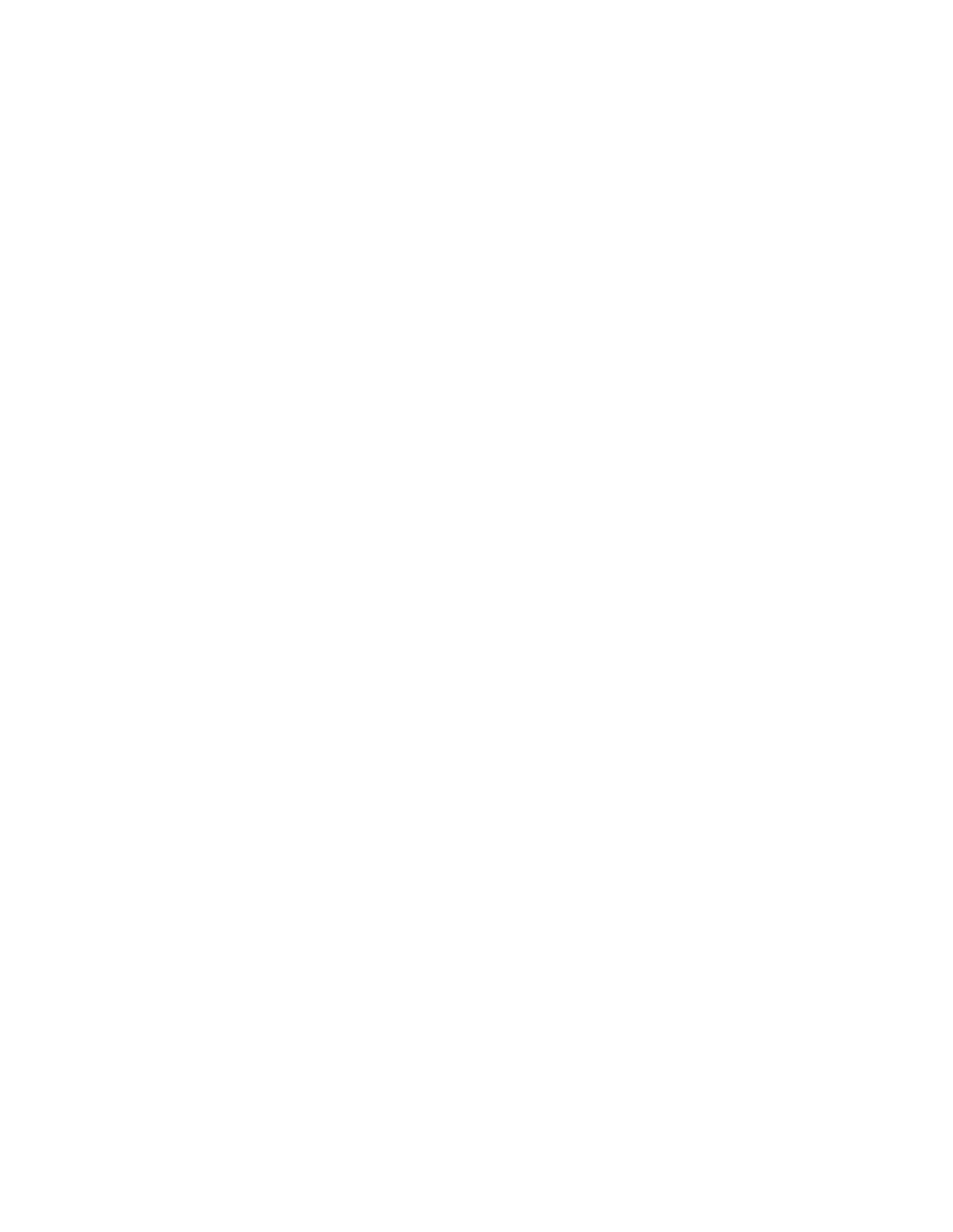## ACKNOWLEDGMENTS

The authors would like to thank Sherry Stout, Jaquelin Cochran, and David Mooney of the National Renewable Energy Laboratory, Pamela Cookson of ICF International, and Danielle Miley of the U.S. Agency for International Development for their thoughtful comments and review. Any remaining errors or omissions are those of the authors.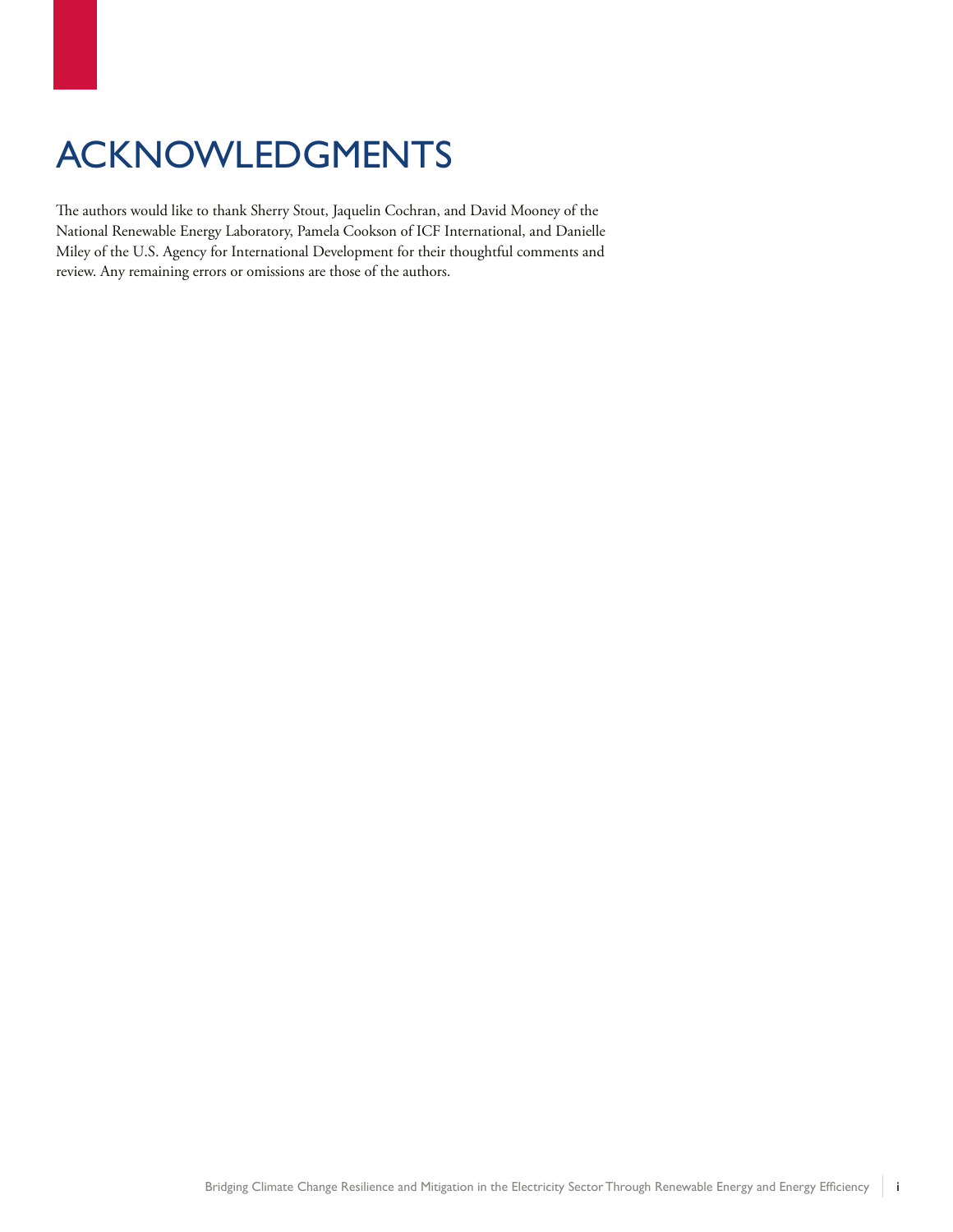## LIST OF ACRONYMS

- CHP combined heat and power
- DG distributed generation
- DPV distributed photovoltaics
- DSM demand-side management
- EE energy efficiency
- FEMA Federal Emergency Management Agency
- GHG greenhouse gas
- **IRP** integrated resource planning
- **IRRP** Integrated Resource and Resiliency Planning
- LEDS low emission development strategies
- NAP National Adaptation Plan
- NCCAP National Climate Change Action Plan
- NDC Nationally Determined Contribution
- NREL National Renewable Energy Laboratory
- RALI (USAID) Resources to Advance LEDS Implementation
- PV photovoltaics
- RE renewable energy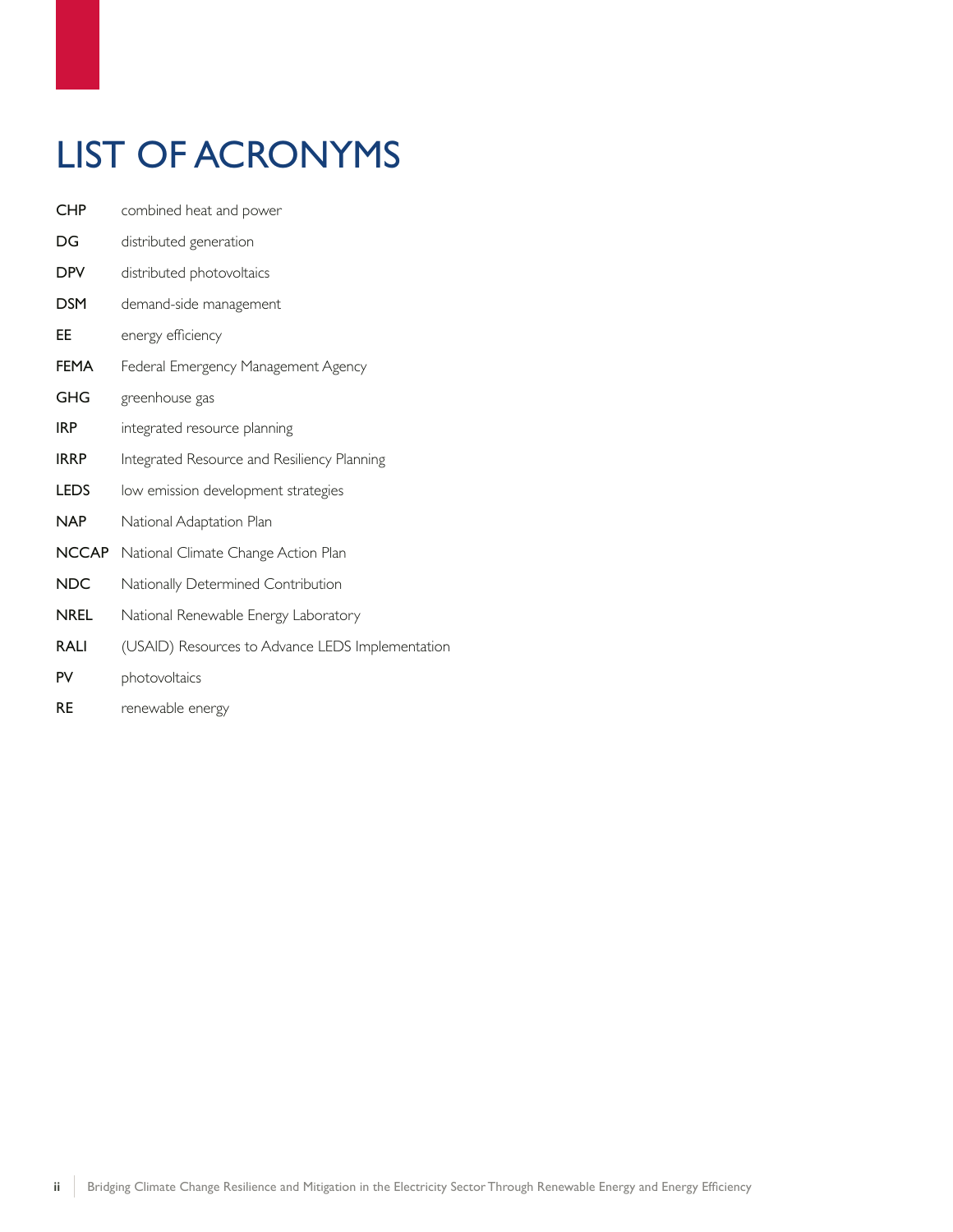# TABLE OF CONTENTS

| 2. Power Sector Climate Change Vulnerability Material Changes 2                                                                                                                                            |    |
|------------------------------------------------------------------------------------------------------------------------------------------------------------------------------------------------------------|----|
| 3. Technical Solutions: Energy Efficiency and Renewable Energy                                                                                                                                             |    |
|                                                                                                                                                                                                            |    |
|                                                                                                                                                                                                            |    |
|                                                                                                                                                                                                            |    |
|                                                                                                                                                                                                            |    |
|                                                                                                                                                                                                            |    |
| 4. Integrated Planning Processes: Bringing Together Technical Solutions<br>to Achieve Goals Across Mitigation and Resilience <b>[2016]</b> to Achieve Goals Across Mitigation and Resilience <b>[2016]</b> |    |
|                                                                                                                                                                                                            |    |
|                                                                                                                                                                                                            |    |
|                                                                                                                                                                                                            |    |
|                                                                                                                                                                                                            |    |
|                                                                                                                                                                                                            |    |
|                                                                                                                                                                                                            |    |
|                                                                                                                                                                                                            | 21 |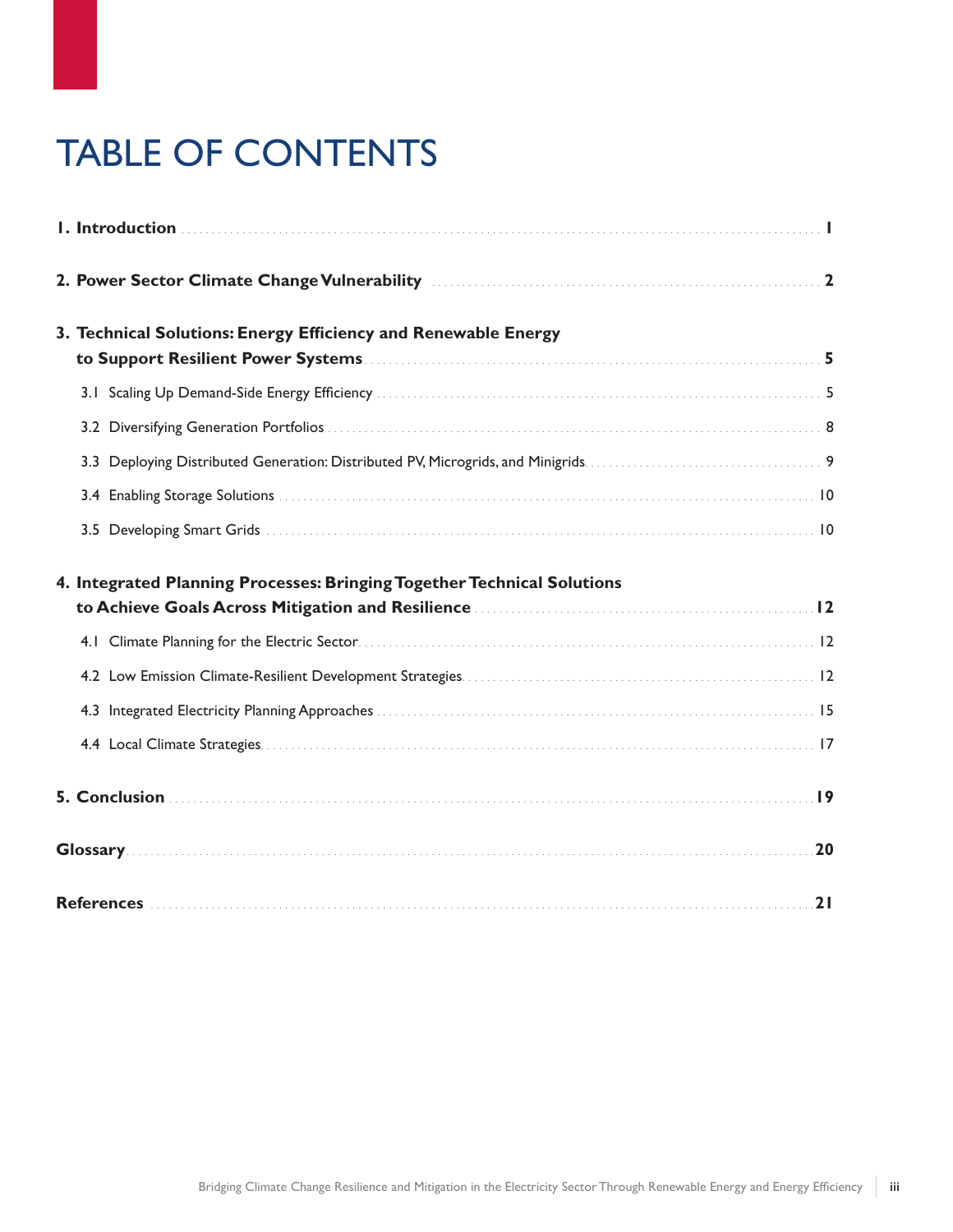## LIST OF TABLES

| Table 3. Multi-Criteria Impact Assessment to Inform Linked Adaptation, Mitigation, and |  |
|----------------------------------------------------------------------------------------|--|

## LIST OF FIGURES

## LIST OF BOXES

| Box 10. Assessing Technology Scenarios for Climate Resilience Using System Optimization Modeling11             |
|----------------------------------------------------------------------------------------------------------------|
| Box 11. Multi-Level and Sectoral Stakeholder Engagement to Enable Resiliency Planning                          |
| Box 12. Climate Assessment in the United States Materian Communication and the United States 13                |
|                                                                                                                |
|                                                                                                                |
|                                                                                                                |
| Box 16. Grid Integration Planning and Implementation Materian Materian Communication and 16                    |
| Box 17. Oscarville, Alaska, Initiates Resilient Planning (1998) (1998) (1999) (1998) (1998) (1998) (1998) (199 |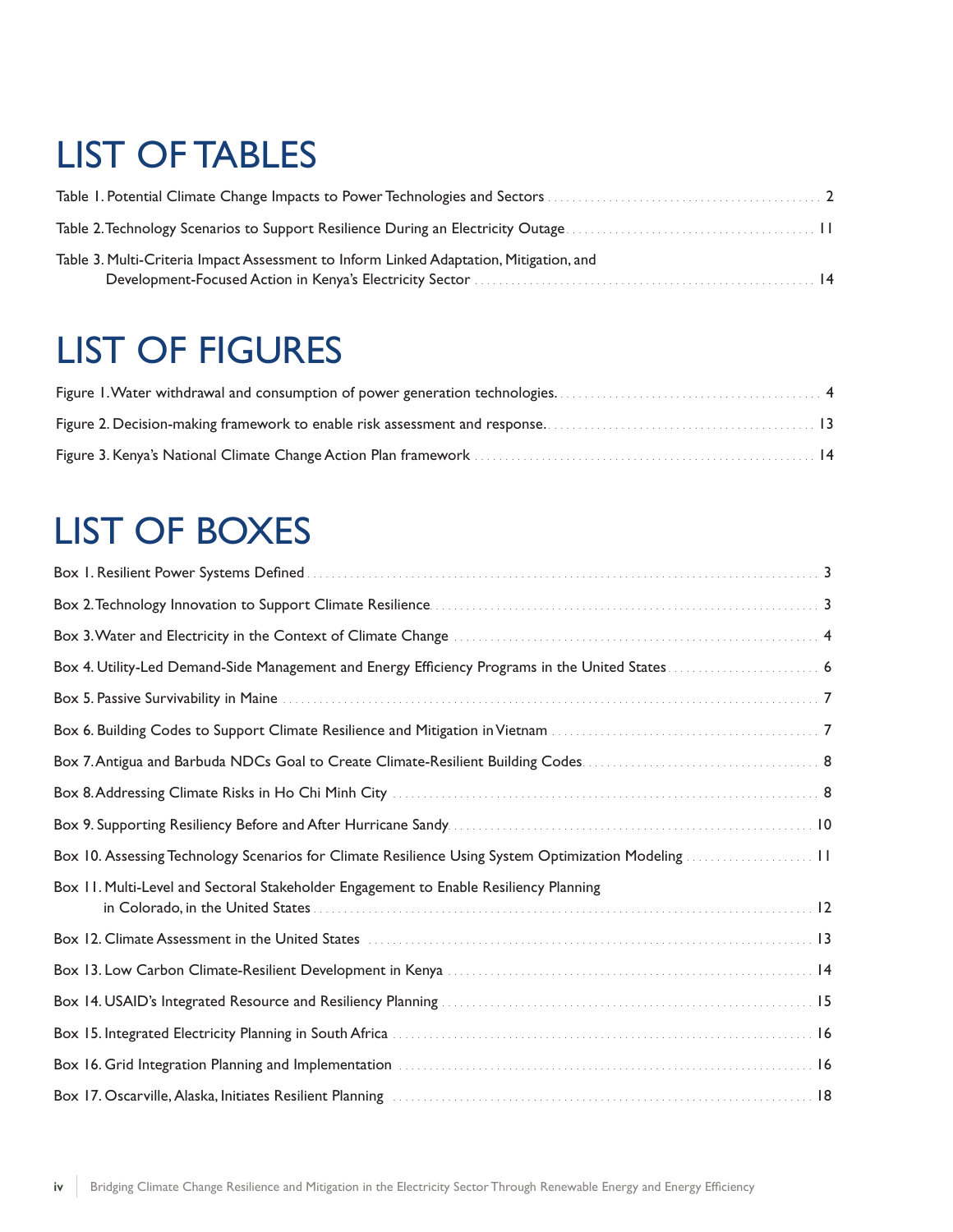# <span id="page-6-0"></span>1. INTRODUCTION

Reliable, safe, and secure electricity is essential for economic and social development and a necessary input for many sectors of the economy. However, electricity generation and associated processes make up a significant portion of global greenhouse gas (GHG) emissions contributing to climate change (IPCC 2014). Furthermore, electricity systems are vulnerable to climate change impacts—both short-term events and changes over the longer term. This vulnerability presents both near-term and chronic challenges in providing reliable, affordable, equitable, and sustainable energy services. Within this context, developing countries face a number of challenges in the energy sector, including the need to reliably meet growing electricity demand, lessen dependence on imported fuels, expand energy access, and improve stressed infrastructure for fuel supply and electricity transmission.

Energy efficiency (EE) and renewable energy (RE) technical solutions described in this paper can bridge action across climate change mitigation and resilience through reducing GHG emissions and supporting electric power sector adaptation to increasing climate risk. Integrated planning approaches, also highlighted in this paper, play an integral role in bringing together mitigation and resilience action under broader frameworks. Through supporting EE and RE deployment and integrated planning approaches, unique to specific national and local circumstances, countries can design and implement policies, strategies, and sectoral plans that unite development priorities, climate change mitigation, and resilience.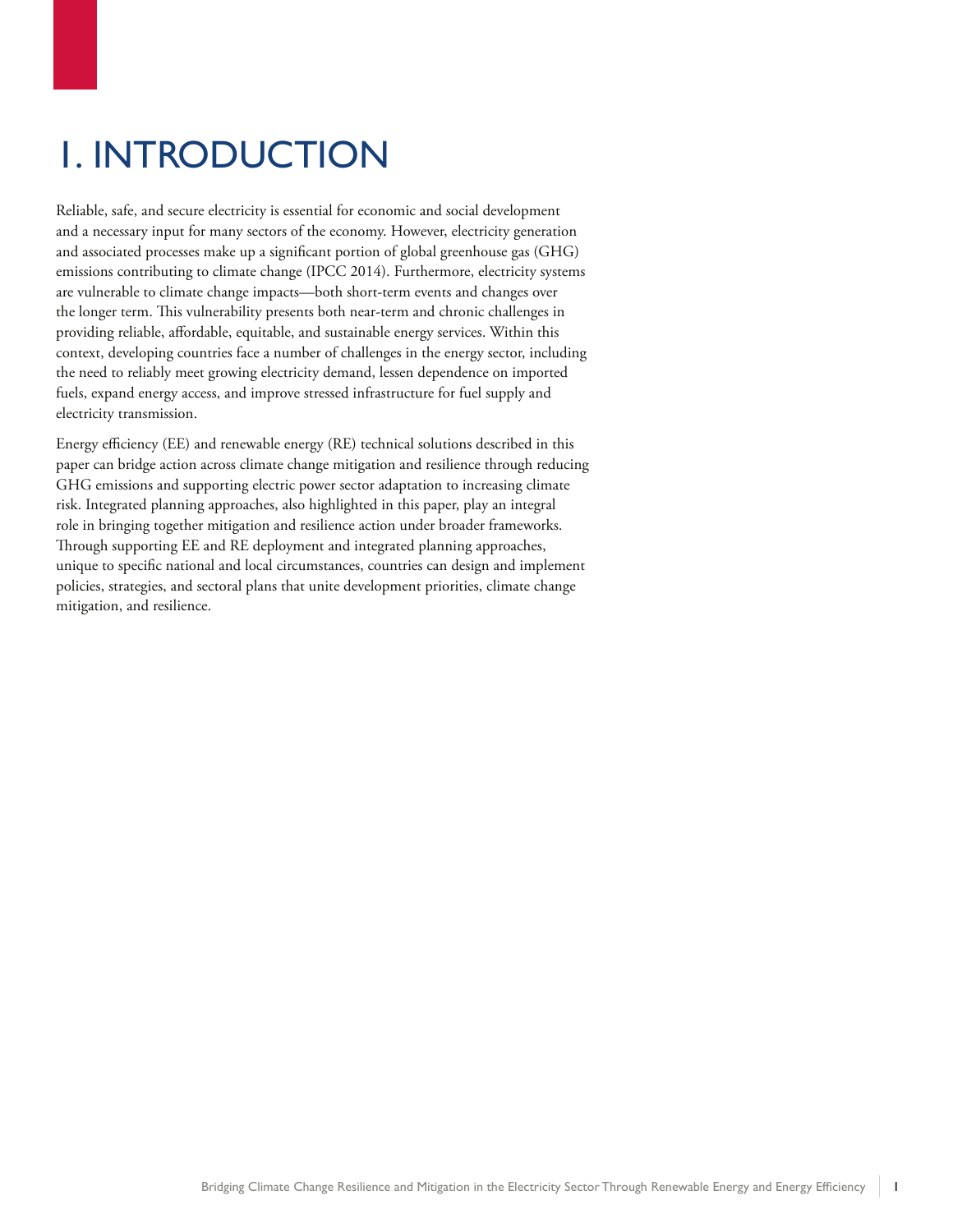## <span id="page-7-0"></span>2. POWER SECTOR CLIMATE CHANGE VULNERABILITY

Climate change is currently impacting, and will continue to impact, the electricity sector globally (IPCC 2012). Both chronic climatic change and singular climate events will affect the demand, supply, production, and delivery of electricity in a multitude of ways. Table 1 presents categories of climate changes and potential impacts on power generation, transmission and distribution, and demand. EE and RE technical solutions that can support addressing these impacts are explored in Section 3.

The variability, characteristics, and severity of the impacts of climate change will also be highly localized, reflecting the particular combination of climate factors and stressors inherent to a given location. In addition to more frequent and extreme sudden-onset impacts (e.g., hurricanes, typhoons, heat waves, and extreme storms), climate change is also expected to create or exacerbate gradual-onset impacts (e.g., drought, sea level rise, and changes in precipitation patterns). Consequently, electricity sector resilience extends beyond safeguarding the integrity of power generation and grid infrastructure from short-term or immediate physical shocks to also include planning for long-term changes in climatic conditions. For the purposes of this paper, a definition of resilient power systems is included in Box 1.

For every situation, short-term and chronic vulnerabilities of the electric power sector to climate change will vary depending on the nature of the risk faced as well as the unique characteristics of the local power systems. For example, countries

Table 1. Potential Climate Change Impacts to Power Technologies and Sectors

| Climate changes                                                                                                | Technologies/sectors                                                                                                                                                                                    | <b>Potential impacts</b>                                                                                                                                                                                                                                                                |  |  |
|----------------------------------------------------------------------------------------------------------------|---------------------------------------------------------------------------------------------------------------------------------------------------------------------------------------------------------|-----------------------------------------------------------------------------------------------------------------------------------------------------------------------------------------------------------------------------------------------------------------------------------------|--|--|
| <b>Temperature</b><br>change                                                                                   | Generation<br>• Biopower<br>• Hydropower<br>• Solar PV<br>• Thermal technologies<br>(coal, geothermal, natural<br>gas, nuclear, concentrated<br>solar power)<br>Transmission and distribution<br>Demand | • Crop damage and increased<br>irrigation demand<br>• Reduced generation capacity<br>and operational changes<br>• Reduced generation capacity<br>• Reduced generation efficiency<br>and capacity<br>• Reduced transmission<br>efficiency and capacity<br>• Increased demand for cooling |  |  |
| Water availability<br>and temperature                                                                          | Generation<br>• Biopower<br>• Hydropower<br>• Thermal technologies                                                                                                                                      | • Decreased crop production<br>• Reduced generation capacity<br>and operational changes<br>• Reduced generation capacity                                                                                                                                                                |  |  |
| <b>Wind speed</b><br>changes                                                                                   | Generation<br>• Wind                                                                                                                                                                                    | • Reduced generation capacity                                                                                                                                                                                                                                                           |  |  |
| Flooding and sea<br>level rise                                                                                 | Generation<br>• Bioenergy<br>• Hydropower<br>• Solar PV<br>• Thermal technologies<br>• Wind<br>Transmission and distribution                                                                            | • Physical damage and<br>power disruption/loss-<br>all generation technologies<br>• Physical damage                                                                                                                                                                                     |  |  |
| <b>Extreme climatic</b><br>events (e.g.,<br>storms, short-<br>term extreme<br>heat events,<br>other disasters) | Generation<br>• Bioenergy<br>• Hydropower<br>• Solar PV<br>• Thermal technologies<br>• Wind<br>Transmission and distribution<br>Demand                                                                  | • Physical damage and<br>power disruption/loss-<br>all generation technologies<br>• Physical damage and reduced<br>transmission capacity<br>• Increased peak electricity demand                                                                                                         |  |  |

*Sources: EPSA (2015); WBCSD (2014).*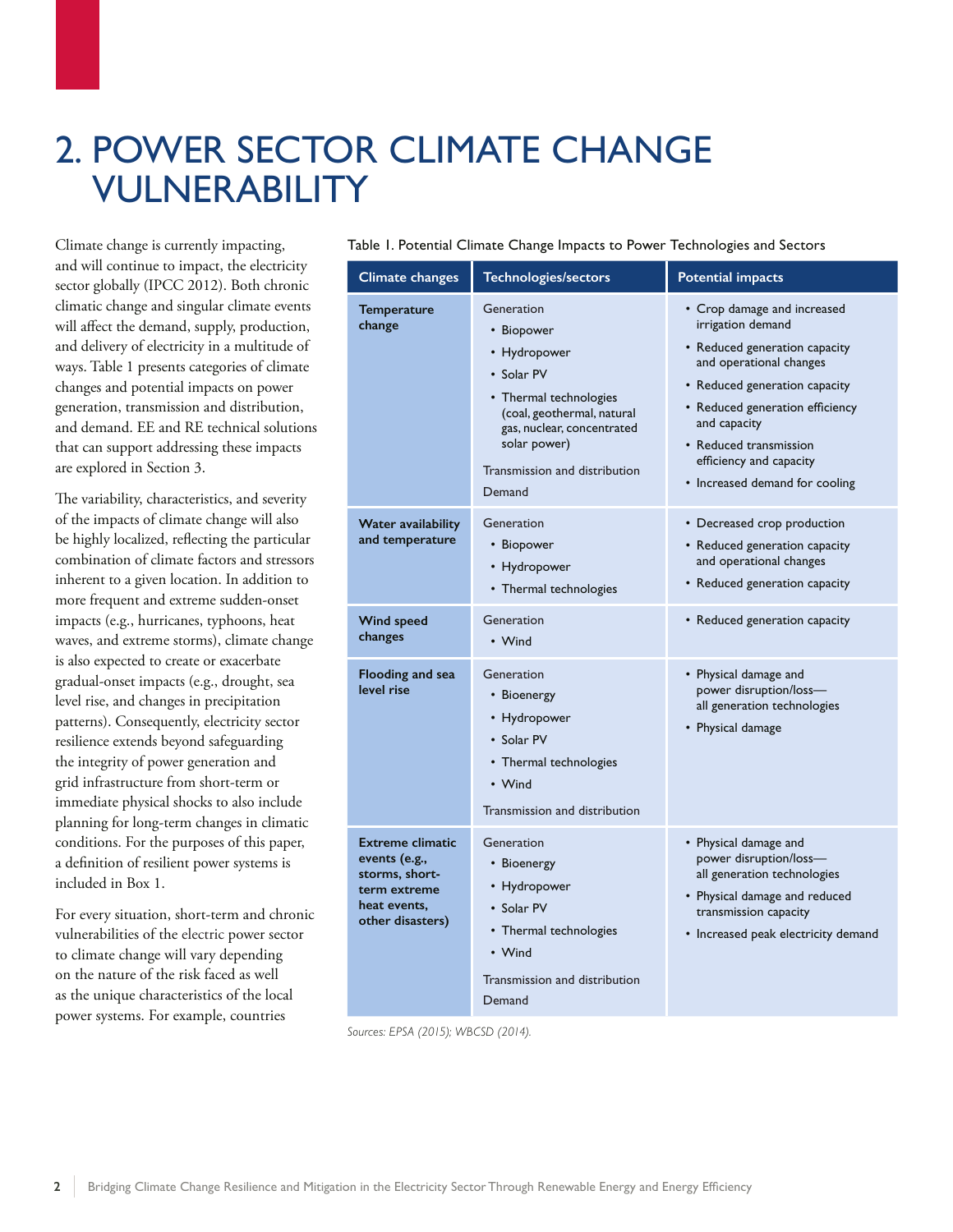<span id="page-8-0"></span>with installed hydropower where peak loads tend to occur in the dry season may benefit from a more diversified electricity portfolio as highlighted in Box 2. Alternatively, countries with large rural populations, dispersed load centers, and few generation sources may improve system resiliency and reduce emissions through renewable-based islanded distributed generation (DG) systems that mitigate risks to vulnerable transmission infrastructure (Cox et. al. 2016). DG solutions are explored in Section 3. These and another clean energy technical solutions are explored in sections below.

Reliable and secure access to electricity has significant implications across many economic sectors, including water treatment and distribution, manufacturing, and agricultural processing, among others. Vulnerabilities in the electricity sector have the potential to magnify vulnerabilities in other sectors, producing cascading effects across economies and local communities.<sup>1</sup> Resilient power systems are therefore critical in supporting cross-sectoral development goals around the world.

Box 3 provides a detailed look at water constraints in the context of climate change and possible impacts on the power sector. It presents some EE and RE technical solutions to enable power system resilience, with more highlighted in Section 3.

### **Box 1. Resilient Power Systems Defined**

Resilient power systems bring together diverse technical solutions and integrated planning processes to allow systems to provide reliable, safe, and secure electricity during shortterm disasters and events and as longer-term climate changes occur. Resilient power systems also support GHG emission reductions to mitigate further climate impacts in the future. Resilient power systems are critical in protecting and ensuring cross-sectoral economic and social development.

### **Box 2. Technology Innovation to Support Climate Resilience**

In addition to the technical solutions highlighted in this paper, several innovative renewable energy technology design features are being researched and developed to support more resilient power systems. Example technologies include improved variable wind speed turbines, taller wind turbines to reduce wind speed variability challenges, and solar cells designed for higher temperatures, among others (WBCSD 2014).

<sup>1.</sup> http://www.iea.org/topics/electricity. Accessed March 2017.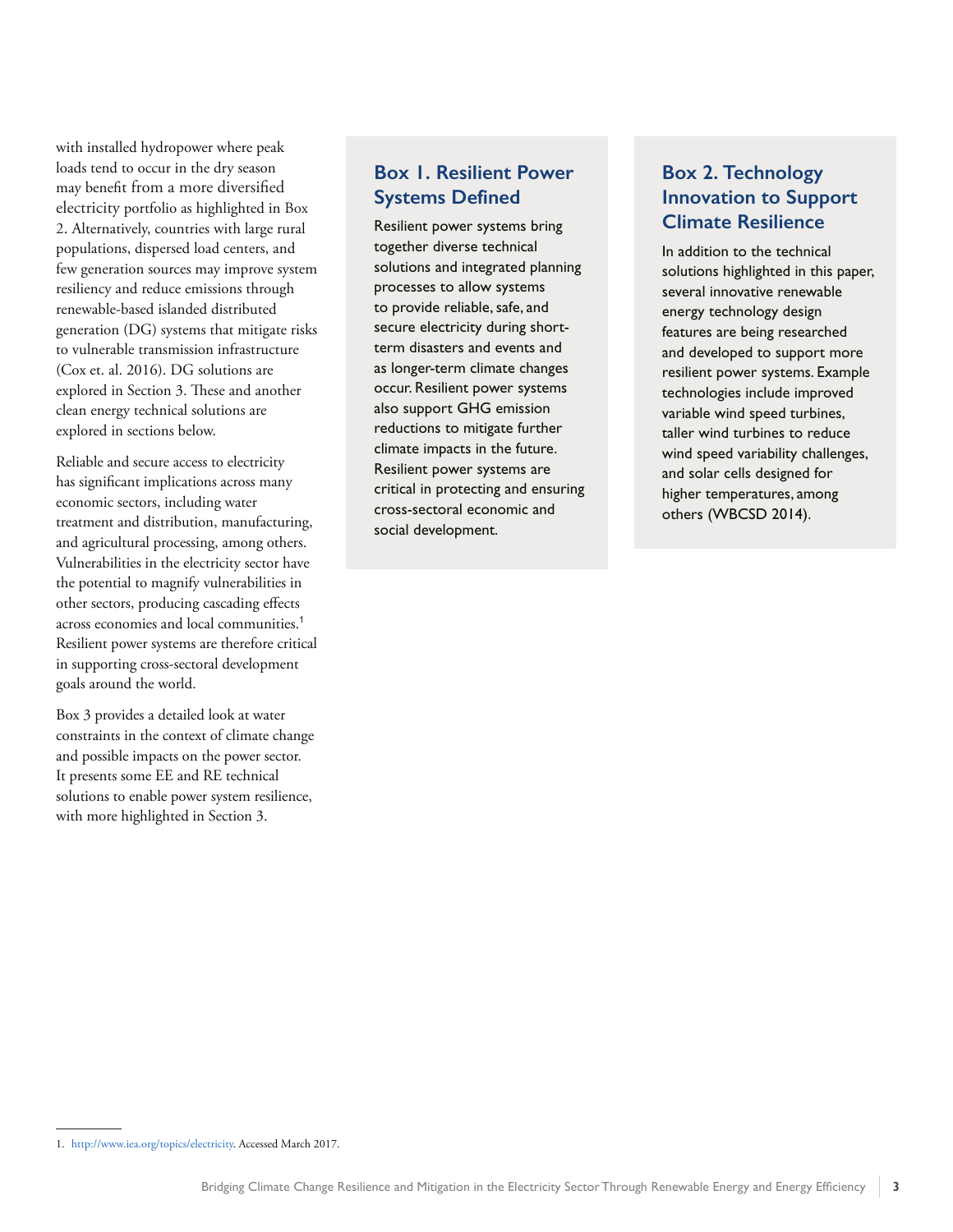#### <span id="page-9-0"></span>**Box 3. Water and Electricity in the Context of Climate Change**

In 2015, more than 700 million people globally lived in water-scarce areas. Global climate change models project that this number will increase more than four-fold by 2035, with an estimated 3 billion people experiencing extreme water scarcity and stress.

Thermal electricity generation involves using a fuel source to produce steam that turns a turbine. This type of electricity production is water intensive, primarily due to cooling requirements. Other processes along the supply chain—such as fuel extraction, transportation, processing and, in some cases, emission scrubbing—can also consume significant amounts of water (IEA 2012a; IEA 2016c). As another consideration, water temperature also impacts thermal plant efficiency. Within this context, droughts and heat waves, expected to increase as a result of climate change, will significantly impact the efficiency and economics of electricity systems dependent on thermal power (DOE 2013). Further, hydropower systems, dependent on water resources for electricity generation, are expected to be impacted by changing weather patterns associated with climate change.

Building on this point, the figure below presents water use and consumption across electricity generating technologies. As shown, certain renewable energy technologies, notably solar PV and wind, use and consume less water than thermal technologies (Macknick et al. 2011). Water-saving attributes of these technologies, combined with emission reduction potential, can allow countries to pursue development pathways aligned with both climate change mitigation and adaptation. The method used for cooling a given technology can also significantly increase or decrease the water intensity of that generation technology. For example, concentrating solar power can be either a very water-intensive or water-efficient generation technology depending on the cooling process employed at the site.



Figure 1. Water withdrawal and consumption of power generation technologies. *Source: Adapted from Averyt et al. (2011) and DOE (2013)*

At the global level, increased renewable energy deployment could result in significant water savings. Under the International Energy Agency's 450 Scenario, 48% of electricity generation would be derived from renewable energy by 2035 (IEA 2012b). Bringing this scenario to fruition could result in a water-use reduction of 200 billion cubic meters globally as compared to a business-as-usual scenario (IRENA 2015). This analysis underscores the potential for renewable energy to play an important role in supporting climate-resilient electricity generation around the world. Importantly, for an individual country, these water savings could also allow for more optimal use of scarce resources for other critical adaptation priorities, such as food security.

Another consideration of the link between energy and water is that energy is typically required to treat and transport clean water. Water treatment facilities, both potable and waste water, require energy to run pumps and motors, aerate water ponds, and to send and receive water in pipes. Energy efficiency strategies, such as using gravity-fed systems to reduce the need to pump water, high-efficiency pumps and motors, or designing natural, biological systems, reduce the energy being consumed within water treatment and delivery processes. Addressing energy needs in water treatment, as well as water needs in energy production, is prudent for achieving larger goals.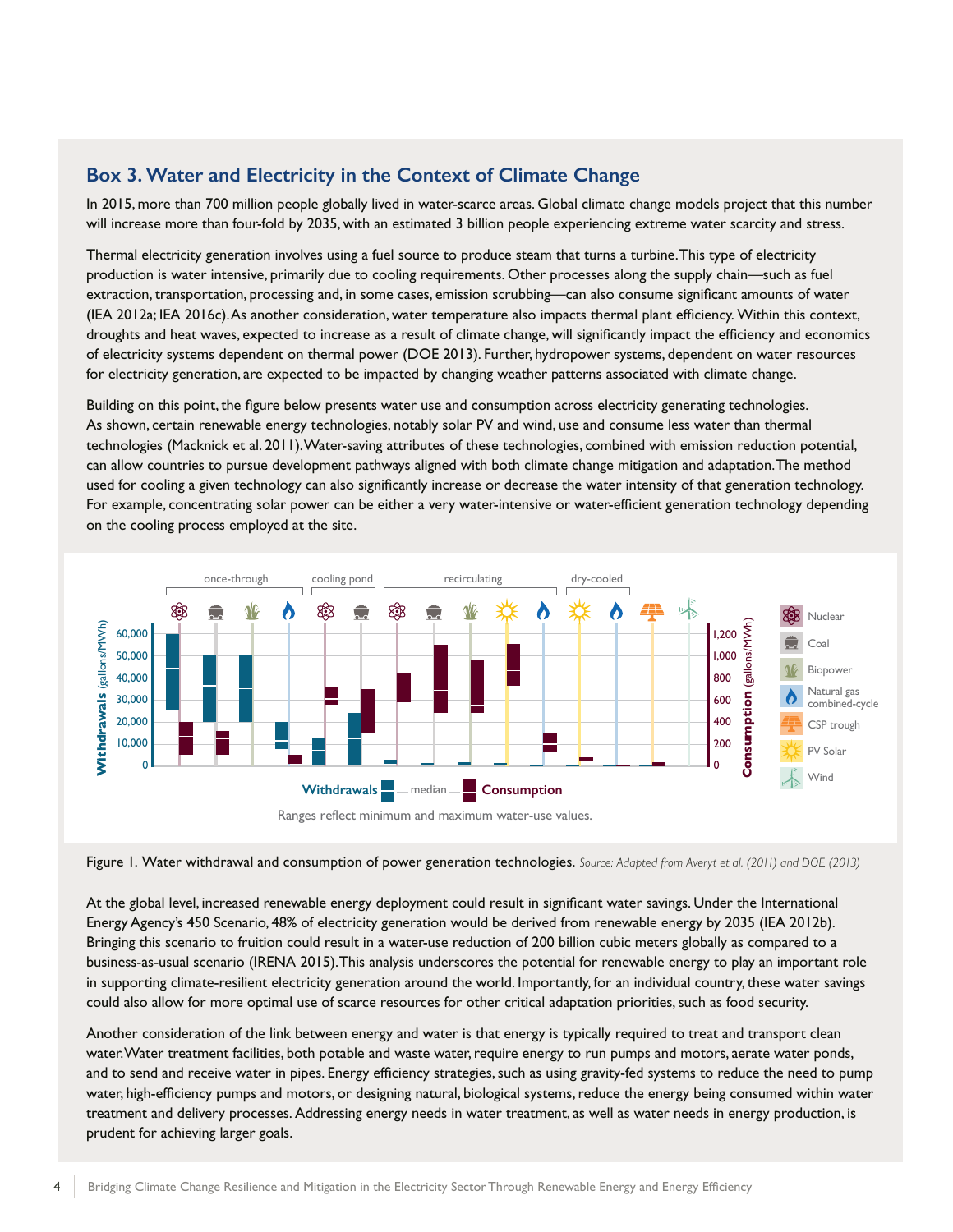## <span id="page-10-0"></span>3. TECHNICAL SOLUTIONS: ENERGY EFFICIENCY AND RENEWABLE ENERGY TO SUPPORT RESILIENT POWER SYSTEMS

Resilient power systems bridge development and climate goals and can simultaneously support climate resilience, GHG emissions mitigation, and costeffective access to electricity. While the literature on the potential for EE and RE to reduce GHG emissions (IPCC 2012; IEA 2015a; IRENA 2016) as well as other co-benefits (IPCC 2009; IEA 2014; World Future Council 2016) is extensive, there has been less emphasis on the important climate resilience benefits that can be supported through EE and RE deployment.

The following sections focus on potential resiliency benefits of key low carbon EE and RE technical solutions. Solutions highlighted include: (1) scaling up EE (integrated EE planning, demand-side management (DSM), and EE building codes); (2) diversifying generation portfolios; (3) deploying distributed generation; (4) enabling storage solutions; and (5) developing smart grids. Section 4 then highlights how these technical solutions can be brought together under integrated planning processes and in relation to unique individual country and jurisdictional circumstances and development goals (e.g., expanding energy access, improving energy security, job creation, etc.).

## **3.1 Scaling Up Demand-Side Energy Efficiency**

Demand-side EE measures, when implemented at scale, can support both short- and long-term climate resilience solutions. During short-term extreme events, EE measures can reduce peak loads and the potential for system instability

and stress. EE can also reduce the need for increased electricity supply over time as load profiles change and potential temperature increases impact durations of consumer electricity use. In addition, EE is very important when paired with battery systems, as it can expand the operating life of critical loads. Reducing the need for electricity overall can also be beneficial for daily operation of a grid system. Integrated EE planning, demand-side management, and EE building codes are three key areas to support cost-effective investment planning and responsiveness of power systems to changing load profiles over the near and long term.

#### **Integrated Energy Efficiency Planning**

Policymakers and system planners can integrate EE with electricity planning to inform new investments and policies and to support resilient power systems. Temperature changes are expected to increase demand for electricity (especially for cooling) (IEA 2013), and integrated electricity planning can allow for a portion of that demand to be met through EE rather than expanded electricity generation investments. Further, integrated EE planning can allow for prioritization of EE measures, such as DSM, highlighted below, that support responsiveness of power systems to changes in demand during shortterm extreme weather events and over the longer term.

One common EE planning approach is for EE to be considered as a resource along with other generation resources within electricity expansion and integrated resource plans. EE potential studies can inform levels of demand-side resources

to be considered in integrated planning processes, and these levels can align with broader EE targets or energy savings goals. However, in most cases EE is not yet considered equal to supply side resources within integrated resource planning (IRP) modeling processes. This often leads to an underestimation of EE potential and thus a greater focus on new supply side investments than may be required (Lamont and Gerhard 2013). Addressing this issue within resource planning processes could enable more cost-effective investments and reduce the need for expanded supply as electricity demand increases.

#### **Demand-Side Management**

DSM is a key EE measure and a mechanism for aligning peak demand with times of peak generation that distinctly focuses on reducing consumers' energy demand and shifting patterns of energy use. DSM improves responsiveness of the power system to shifts in electricity supply and demand, improving overall system stability and resilience to short-term extreme heat events and more chronic, long-term changes in load profiles and temperatures (IEA 2015b).

Several approaches can be implemented to support power system resilience through DSM. Power systems integrating DSM can be most responsive when utilities have the ability to shed demand-side load automatically through mechanisms such as direct load control or interruptible load. For example, utilities might develop agreements with high energy use industrial consumers to reduce electricity consumption automatically (e.g., through turning off industrial equipment) during times of highest demand. Utilities can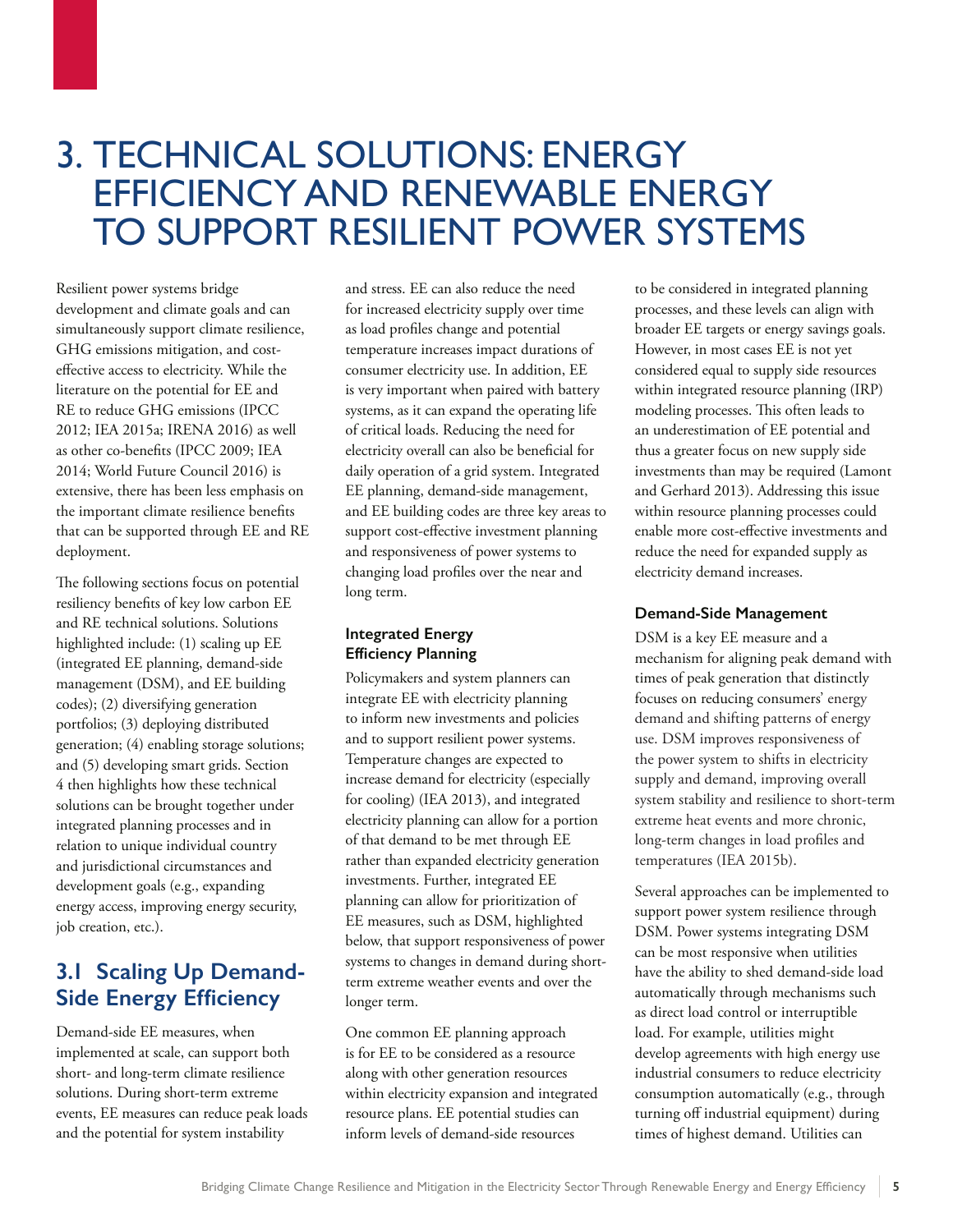<span id="page-11-0"></span>also use incentives such as electricity tariff increases during times of peak demand, which provide a price signal to consumers to decrease electricity use. Rebates or other compensation mechanisms can also be given to commercial and industrial consumers for a commitment to reduce power when the electricity system is experiencing highest demand. Smart metering programs are another voluntary DSM approach that allows consumers to monitor their energy use and prices in real time, thus providing an incentive to reduce power use during peak demand or as prices increase (Salami and Farsi 2015; IEEE 2011).

During times of acute stress on the electricity system, e.g., extreme heat events, DSM control systems will be most effective at enabling responsiveness as adjustments can be made automatically through the utility, usually within minutes or even seconds (Sullivan et al. 2013; RMI 2006). DSM approaches that rely on voluntary consumer behavior adjustments, such as smart metering, will play a much smaller role in supporting power system resilience in these extreme circumstances. However, to address gradual climate changes over the longer term, pricing incentives and smart metering programs can be critical in enabling consumers to support more resilient power systems (EIA 2012).

Demand-side management can also reduce the need to build additional electricity generation capacity, which can in turn reduce water use needs required for certain electricity generating technologies. Water use considerations are explored further in Section 3.2. DSM programs are often implemented by utilities and include a number of incentives and other mechanisms (e.g., electricity pricing related to time of day energy usage) to reduce and shift energy consumption. Box 4 provides examples of utility-led DSM and EE programs in the United States.

### **Box 4. Utility-Led Demand-Side Management and Energy Efficiency Programs in the United States**

Energy efficiency and demand management are increasingly prominent approaches in energy planning strategies. New data compiled by Navigant Research suggests global expenditures on integrated DSM are expected to increase from approximately \$39.8 million in 2016 to \$1.2 billion in 2025, with the largest increase in the United States (Navigant 2016). Several utilities across the country have already instituted DSM programs. Consolidated Edison of New York (Con Edison), one of the largest investor-owned utilities in the United States, initiated the Brooklyn Queens Demand Management (BQDM) project in 2016 in an effort to offset the construction of a new substation (Tweed 2016). The project targets specific neighborhoods with a goal of reducing demand by 52 MW through a combination of EE and DSM projects, as well as distributed generation and energy storage. Several other utilities of varying sizes have also instituted EE and demand response programs. As examples of the range of program offerings, Baltimore Gas and Electric (BGE 2016) and Hawaiian Electric (Hawaiian Electric 2016) have both implemented voluntary DSM programs. Under BGE's Smart Energy Rewards program, subscribers are credited for every kWh of energy saved (compared to the customer's typical usage) on projected high energy use days, whereas under Hawaii Electric's Fast DR Pilot Program, the utility will notify users to reduce load in real time. In evaluating the potential impact of EE and DSM programs Xcel Energy, an IOU in the United States, offers an illustrative example. Looking at combined totals through 2014 for the entire utility, which covers eight states, Xcel estimates that customers have offset the need for a total of 4,250 MW of energy production since it started tracking results from energy efficiency programs in 1992 (Xcel 2015).

#### **Energy-Efficient Building Codes**

Building codes typically cover a wide range of topic areas, including building construction and design, electrical, mechanical, lighting and plumbing components, material selection, and EE. Codes can be tailored to specific environmental contexts to address the unique hazard profiles of individual areas. For example, heavy concrete structures may not be appropriate in mountainous, landslide-prone parts of the world, and areas at heightened risk for earthquakes can benefit from adopting specific seismic codes.

In addition to structural elements to support climate resilience noted above, building codes can be designed to address various EE needs related to the building envelope, heating and air conditioning needs, installed appliances and equipment, and RE integration, among others (IEA 2008). Assessing the local current and future building stock in relation to projected climate conditions and energy supply and demand is an important first step in informing EE building codes aligned with climate resilience.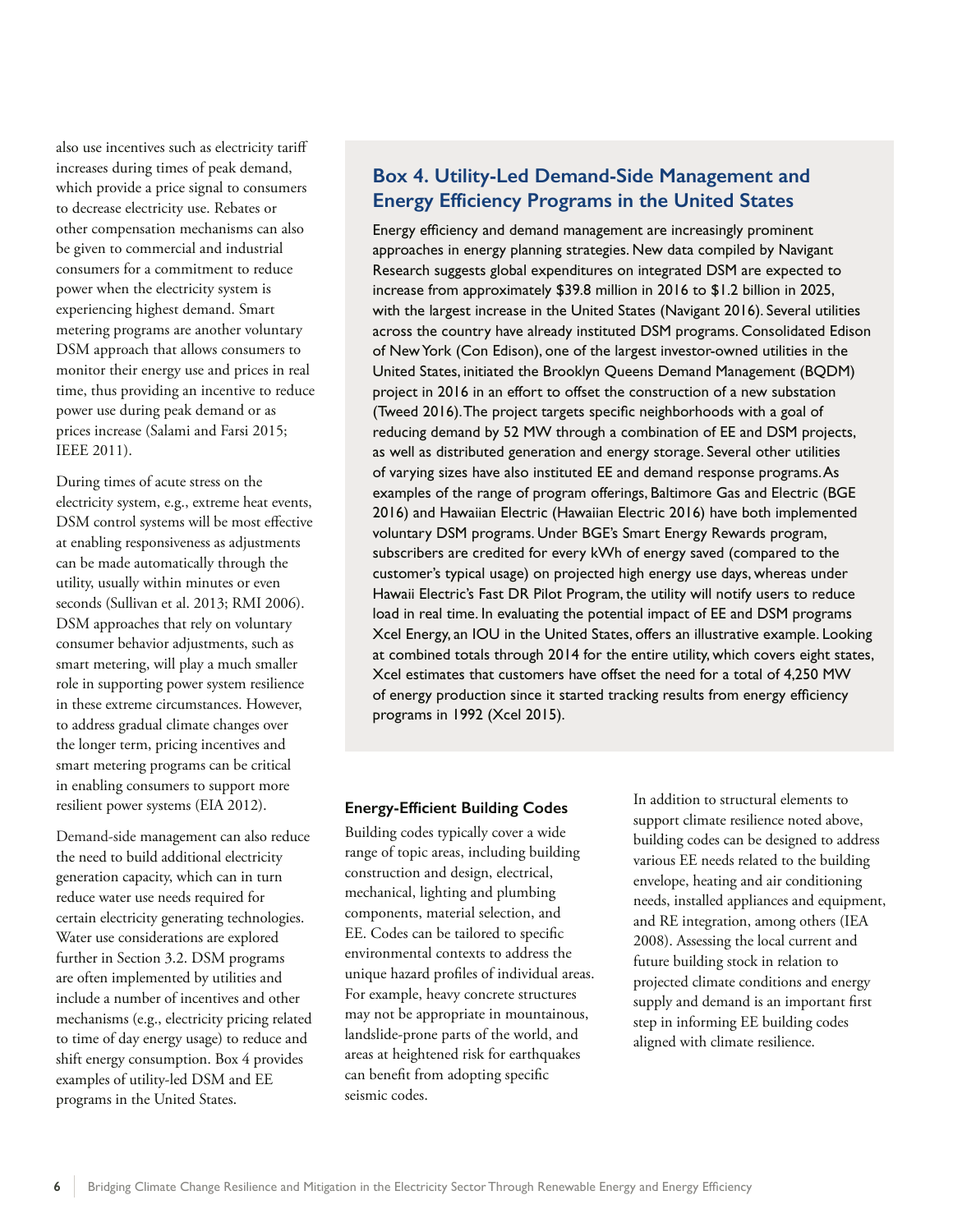<span id="page-12-0"></span>Codes that require the construction or renovation of existing buildings to become more energy efficient can assist with reducing the need for power during grid outages and enhance the passive survivability. Passive survivability is the concept of maintaining comfortable indoor environments without the need for power, such as during a power outage. Passive survivability design principles include development of low height, energy efficient, storm-resistant buildings, provision of passive solar heating and natural lighting and ventilation, and incorporation of solar water heating and other RE technologies, where possible, among others (Rutgers 2011).

Passive survivability has been demonstrated in the field to be an effective strategy in supporting climate resilience and is an area with great potential for further scaling at the household and community level. Box 5 highlights a passive survivability community in the state of Maine in the United States where home design features allowed households to better withstand extreme weather conditions.

Developing energy efficient building codes can also support utilities in directing power needs from residences and office buildings to more critical infrastructure, such as hospitals or water treatment facilities.

Several countries and jurisdictions are supporting the design and implementation of energy efficient building codes to enable climate resilience. Box 6 presents activities in Vietnam to develop green building codes to support climate resilience and GHG mitigation, and Box 7 highlights Antigua and Barbuda's planned climateresilient energy codes based on a climate vulnerability assessment and presented in the country's Nationally Determined Contributions (NDCs).

#### **Box 5. Passive Survivability in Maine**

An ice storm in Maine, USA, in 2013 left numerous residents without power for five days with below-freezing temperatures and no heat. The homes in Belfast, Maine's Cohousing and Ecovillage were able to maintain livable indoor conditions due to passive survivability principles. The super-efficient homes have a southerly orientation and generous south-facing glazing to maximize passive solar gain, triple-paned windows and doors, super-insulation, and airtight construction to reduce loss of heat in the winter, as well as on-site PV panels to provide electricity. The home designs have resulted in a 90% reduction in energy use for space heating compared to the average house. While neighbors lost heat within 24 hours and faced subzero temperatures, the residents in the Belfast Cohousing and Ecovillage were able to maintain comfortable temperatures and stay in their homes.

To learn more about the Belfast Cohousing and Ecovillage, see Lozanova (2015).

### **Box 6. Building Codes to Support Climate Resilience and Mitigation in Vietnam**

To support technical solutions that enable climate resilience and mitigation, USAID's Vietnam Clean Energy Program partnered with the Government of Vietnam to update the country's Green Building Code and promote highperformance, energy efficient buildings throughout Vietnam's major cities. The program creates a road map for low emission development in the electricity sector, builds capacity to strengthen the foundation for low emission energy systems, and contributes to the country's climate resilience and low emission development goals in the construction sector.

The Vietnam Clean Energy Program defines high-performance buildings as 30%–50% more efficient than current building standards. Through the project, an inventory of building stock was created to measure the energy performance of large buildings (those greater than  $2,500$  m<sup>2</sup>) in Vietnam's five major cities: Hanoi, Hai Phong, Da Nang, Ho Chi Minh, and Can Tho. The project then demonstrated the potential of high-performance, energy efficient buildings, using model buildings to showcase proven energy savings and efficiency. These and other measures are playing a critical role in supporting climate resilience and mitigation in Vietnam.

*Source: USAID (2014)*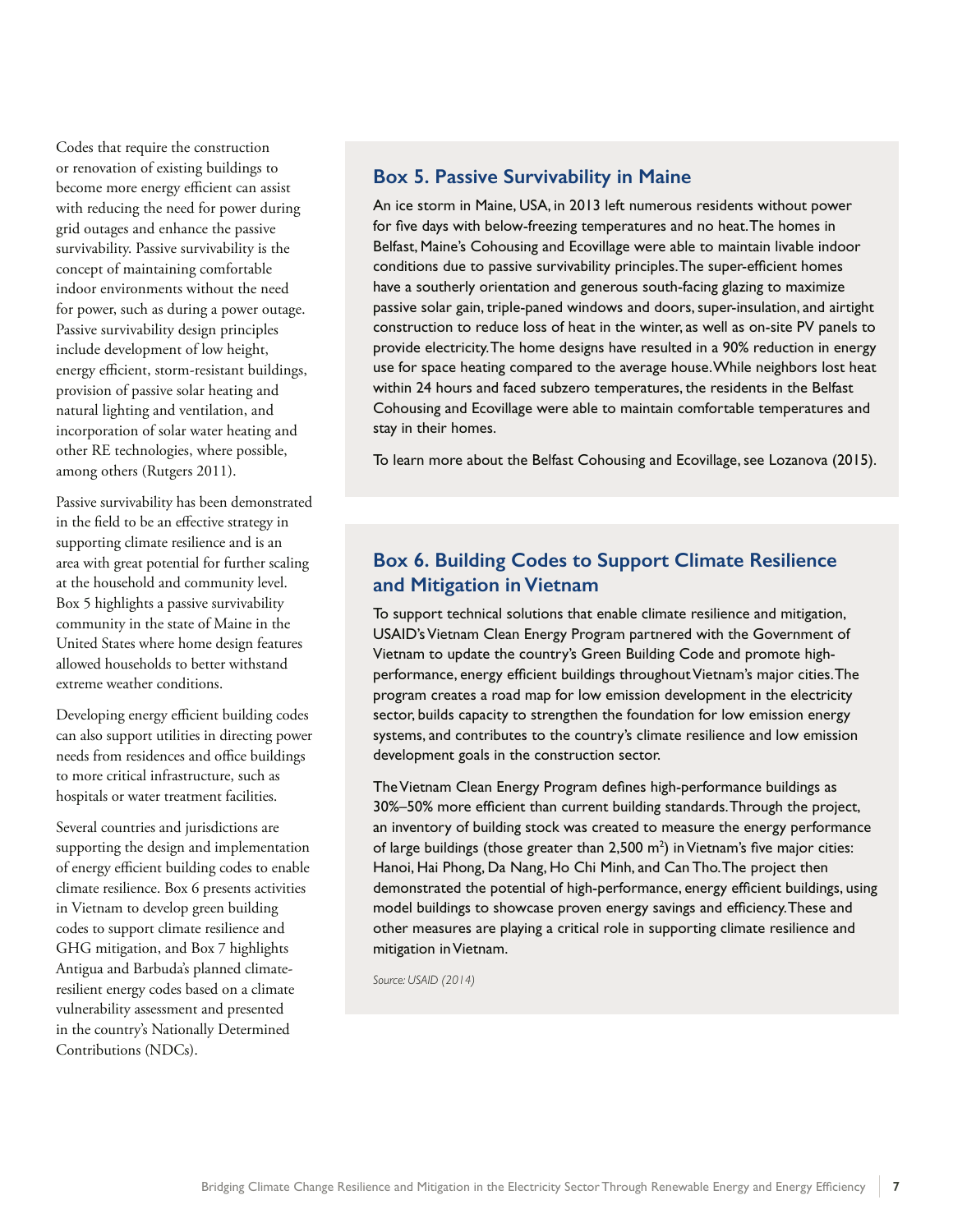### <span id="page-13-0"></span>**Box 7. Antigua and Barbuda NDCs Goal to Create Climate-Resilient Building Codes**

Antigua and Barbuda has put forth a specific goal in its NDCs to update the country's building codes to also address specific climate change impacts by 2020. A "Vulnerability Impact and Adaptation Analysis for Antigua and Barbuda" will inform the building code updates to be developed by 2020.

*Source: UNFCCC (2015)*

## **3.2 Diversifying Generation Portfolios**

Resilient power systems can bring together a diverse portfolio of electricity generation technologies to increase reliability, and allow for service disruptions to be mitigated and resolved quickly. Resources can be diversified in relation to geography, fuel use needs, and water use needs to support a more climate-resilient power system. As part of a portfolio diversification strategy, RE technologies can play unique and important roles relative to traditional technologies.

**Geography**: RE can maximize the inherent characteristics of spatial diversity. Expanding the incorporation of geographically dispersed RE and other resources with power portfolios can allow localized short-term or chronic climate impacts to be managed more effectively (REN21 2015).<sup>2</sup> As an example, a wind

farm is spread out to maximize available wind resources, making it more spatially diverse than a coal fired power plant.<sup>3</sup> From a bigger picture perspective, RE resources can also add significant diversity across an electricity portfolio. Using diverse RE resources within an electricity balancing area can support a smoothing effect that facilitates the integration of variable RE with the grid and decreases vulnerability to disasters.

**Fuel use**: Extreme weather events (e.g., flooding, wildfires, and landslides) that impact fuel supply infrastructure (e.g., gas lines and/or road, rail, barge access) place conventional generation facilities reliant on these fuel supplies at greater risk than those generation facilities with an on-site fuel supply like wind or solar. Therefore, "all of the above" power sector portfolios diversified to incorporate RE technologies (with on-site fuel) can enable resilience and power provision when fuel supplies for traditional technologies are impacted by extreme weather events.

**Water use**: Diversifying power portfolios to include technologies less dependent on water will also be critical in certain areas that are expected to be impacted by water availability and/or water temperature changes. As presented in Section 2, Box 3, hydropower and thermal power technologies are highly dependent on water for power production, cooling, and other processes. Diversifying power portfolios to include technologies with low water use needs, such as solar photovoltaics (PV) and wind, could offer an important technical solution for countries and jurisdictions that are highly dependent on hydro and thermal technologies and may face water challenges related to climate change currently or in the future.

Bringing each of these areas together, Box 8 highlights electricity portfolio diversity as a key area of focus to address electricity sector vulnerabilities in Ho Chi Minh City, Vietnam.

### **Box 8. Addressing Climate Risks in Ho Chi Minh City**

Ho Chi Minh City, with support from the Asian Development Bank, undertook a climate vulnerability study in 2010 that identified a number of vulnerabilities in the electricity sector. In particular, several power plants, electricity substations, and transmission infrastructure are in identified flood areas and could be severely impacted by floods by 2050. Compounding these issues, temperature increases are expected to increase energy demand and decrease efficiency of power generation and transmission.

To address these challenges, several options were put forth in the study, including retrofitting and relocating vulnerable infrastructure, making structural changes to a critical hydropower basin, diversifying the electricity portfolio to include decentralized RE, and integrating planning across climate change mitigation and resilience at the local level.

*Source: ADB (2012)* 

<sup>2.</sup> A forthcoming and complementary paper produced through the USAID Resources to Advance LEDS Implementation (RALI) program provides further details on the vulnerability of renewables to potential climate impacts.

<sup>3.</sup> It should be noted that the average land coverage of wind farms has not been specified, as discussed in "Land-Use Requirements of Modern Wind Power Plants in the United States," http://www.nrel.gov/docs/fy09osti/45834.pdf.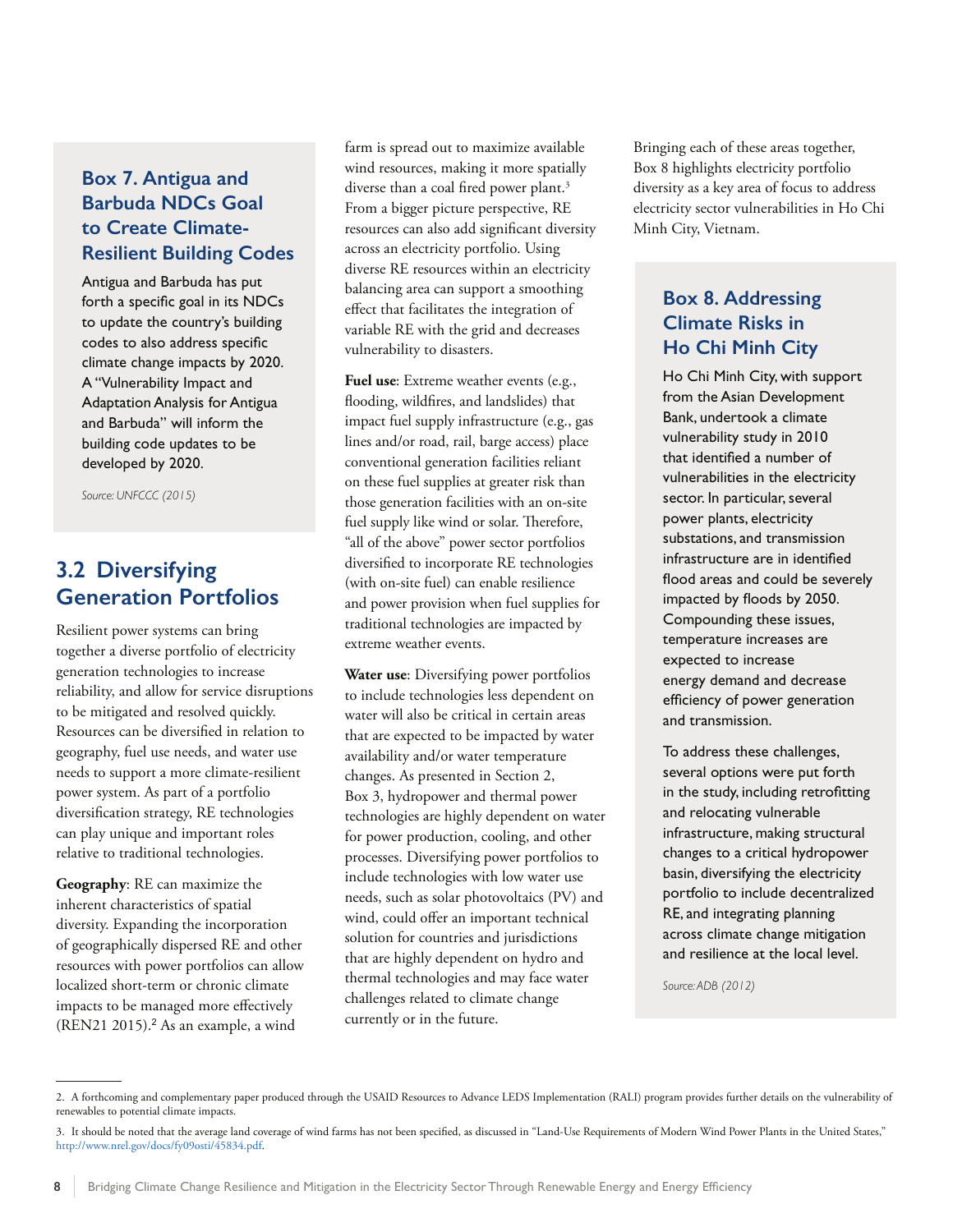## <span id="page-14-0"></span>**3.3 Deploying Distributed Generation: Distributed PV, Microgrids, and Minigrids**

Distributed RE generation occurs near the point of electricity use and is generated within a modular system. Modularity allows for locational flexibility and for new generation systems to be put in place at a faster pace than large-scale systems as electricity demand grows and understanding of climate risks improves (REN21 2015). DG strategies can increase the relative speed of DG deployment (including the expansion of existing generation units), which may allow countries to more quickly respond to changes in load profiles or location of load centers. However, in cases where DG is connected to the grid, it is critical that robust interconnection plans are developed to support effective integration with the existing network and system.<sup>4</sup> Therefore, speed of DG deployment must be balanced with the time required to develop appropriate interconnection plans. Distributed power can be an important solution in addressing growing electricity needs in the wake of urbanization and climate change.

Distributed generation can support critical loads in the event of short-term climaterelated disasters in rural off-grid areas as well as grid-connected areas. In both cases, distributed solar or wind must be accompanied by a battery back-up system. In the case of a grid-connected system, the batteries and inverter must be configured to operate in the event of a grid outage. If planned for, DG can provide power for telecommunications and emergency response, as well as other key services such as water treatment, healthcare, etc., during a disaster. Use of renewable-based DG systems in conjunction with diesel

generators can also reduce challenges associated with fuel transport after a disaster by prolonging the need to refuel.

#### **Distributed PV**

Distributed PV (DPV) or "rooftop PV" is the most common distributed RE technology in the residential sector. DPV can support short-term and long-term climate resilience with certain design specifications. In relation to short-term climate events and disasters, currently, most DPV systems are not designed to operate independently during a grid outage. However, DPV does provide a significant opportunity for backup power during disasters in the future if paired with battery storage and configured to operate during a grid outage. Other complementary technologies, such as supplementary generators and/or microgrids, can also be integrated with DPV systems to provide power during a grid outage (NREL 2014). Microgrids and storage are presented in detail in sections below. Box 10 presents modeling approaches to support optimal system planning across various DG technology and storage scenarios to support resilience during a grid outage.

For longer-term climate-related changes, DPV could be an important resource to support power portfolio diversification and the related climate resilience benefits highlighted above. In addition, and as noted above, DPV systems can be deployed more rapidly than traditional utility-scale power systems allowing for faster response to changing climate conditions and load profile changes over time.

#### **Minigrids and Microgrids**

Minigrids and microgrids, with appropriate design strategies,<sup>5</sup> are two common types of DG technologies that can support climate resiliency. Minigrids are energy systems with a localized distribution network connected

to a single community or a cluster of communities that are not connected to the grid. A microgrid is often defined as a group of interconnected loads and distributed energy resources within clearly defined electrical boundaries that act as a single controllable entity with respect to the grid. If designed to do so, a microgrid can connect and disconnect from the grid to enable it to operate in grid‐connected mode or independently from the grid (i.e., islanded mode). Systems that are designed to operate in islanded mode can be isolated from a larger grid, allowing the system to generate and distribute energy in the event of a power outage or disaster, behind the control switch that is connected to the larger grid. The capability of microgrids to operate in islanded mode can be critical in supporting grid resiliency by providing a back-up resource during a grid outage, while also building in the safety features needed to secure the larger grid. An additional benefit of microgrids is they can be rerouted to provide power to critical loads, such as healthcare facilities, during a grid outage if designed to do so. Box 9 highlights Wesleyan University's microgrid that was designed to support power system resiliency in the aftermath of Hurricane Sandy in the United States. Another common feature of microgrids is the capability of twoway communication whereby data is sent directly from meters back to the energy provider, which can support faster response time during disasters (further information on smart grid technologies is provided in Section 3.5). Box 9 highlights the use of smart meters following Hurricane Sandy.

A complementary white paper titled *Distributed Generation to Support Development-focused Climate Action* (Cox et al. 2016) builds on the information in this paper to provide a more extensive presentation of DG's role in supporting climate resilience.

<sup>4.</sup> The importance of robust DG interconnection and grid integration plans cannot be underestimated. This is especially important for smaller islanded grids and larger grids that may lack stability (e.g., in certain developing countries). For more information on DG interconnection planning and policies, visit https://www.nrel.gov/dgic/.

<sup>5.</sup> Please see Mini-Grids Quality Assurance Framework: https://cleanenergysolutions.org/training/mini-grids-quality-assurance-framework.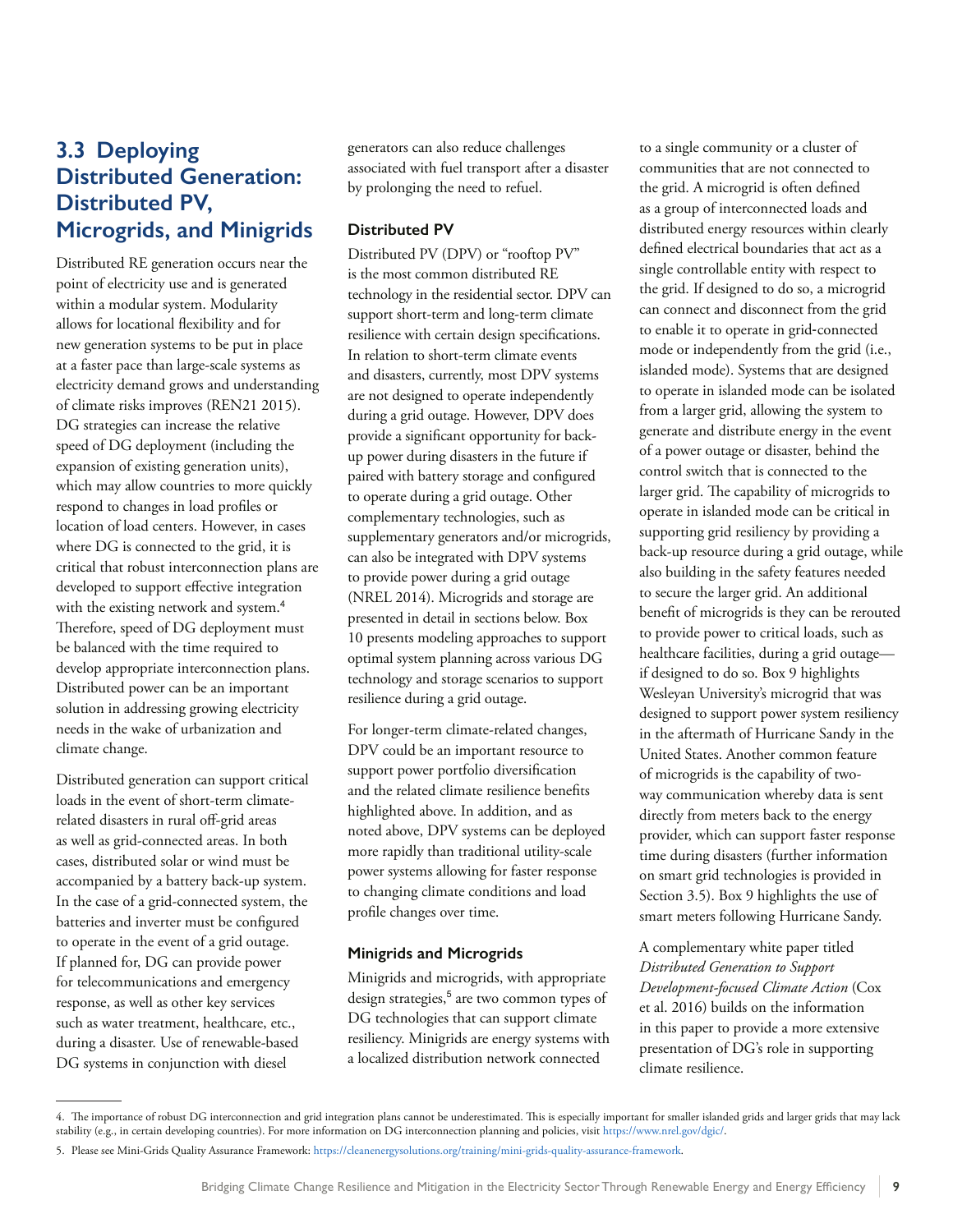### <span id="page-15-0"></span>**3.4 Enabling Storage Solutions**

Integrating storage into electricity grid systems can help smooth variation in wind and solar generation and add backup capabilities to the grid in the event of power outages. When DG systems with battery storage are connected to the larger grid, they can be designed, through interconnection agreements with a utility provider, to include islanding controls and energy storage to allow for grid disconnection that enables operation behind the meter or without supplying

power to the larger grid. This configuration allows for independent operation during grid outages and the provision of low emission power when the grid is operating normally or when the grid is down. Storage methods may include flywheels, compressed air energy storage, batteries, and pumpedhydro storage, among others. Energy storage is an important component of RE integration for resiliency and will improve stability and reliability and allow for a faster rate of response and recovery to a disaster than a conventional system, which is not necessarily adaptable or flexible. While RE systems can be incorporated without energy

### **Box 9. Supporting Resiliency Before and After Hurricane Sandy**

In the wake of Hurricane Sandy in 2012, smart-metering programs that were already functional in Philadelphia and Washington, D.C., allowed utilities to pinpoint the exact locations of outages as they were occurring, rather than relying on people calling in to notify the utility of outages. In Philadelphia, where approximately 186,000 smart meters had been installed prior to Hurricane Sandy, an estimated 50,000 customers experienced shorter outage times due to the smart metering.

In 2013, in response to a 77-hour outage during Hurricane Sandy, Wesleyan University began a microgrid project with support from a state-wide microgrid pilot program. The initial phase of the microgrid was completed in 2014 and consisted of the campus combined heat and power (CHP) plant as well as dynamic controls to island the system from the main grid. In 2015, a 750 kW solar array was added to the microgrid to add greater flexibility to the fuel supply in the event of fuel shortages or grid outages. This hybrid system of natural gas CHP and solar maximizes fuel economy through renewable generation while at the same time providing 24-hour power through conventional power generation.

The current 3.1-MW microgrid can supply approximately 99% of the university's energy needs and is designed to avoid outages. Additionally, the microgrid system is supporting energy cost savings over time. The university is also now designated by the Federal Emergency Management Agency (FEMA) as an emergency center for the area and a distribution point.

*For more information on the Wesleyan Microgrid, see Rubenstein (2016) and Cohn (2015).*

storage, adding the flexibility of energy storage technologies allows for operation without grid connection. Box 10 highlights an approach to analyze technology solutions that integrates storage to support climate resilience.

## **3.5 Developing Smart Grids**

A smart grid brings together twoway communication and other digital technologies within an electricity network to support reliability, flexibility, efficiency, and resilience. In many ways, smart grids can bring all of the technical solutions highlighted above together under a broader climate-resilient electricity system. Through automation technology, technologies or devices within a smart grid collect data in real time that can be analyzed by utilities and system operators. Grid technologies or "nodes" can then be controlled and altered based on the data received and analysis of the situation.<sup>6</sup> In the context of climate resilience, smart grids can support several positive outcomes. For example, because of real-time communication on changing needs and circumstances associated with short-term climate-related events (e.g., storms and other disasters), responses and decisions regarding new power needs and power diversion can be made quickly. If a generation source is impacted by a storm, other generation sources can be accessed more quickly and power can also be diverted to critical facilities such as hospitals. As highlighted in Section 3.3, smart meters can allow for this type of responsiveness by sending data directly from electricity meters to energy providers and can enable islandable DG to support resilience during climate-related disasters.

In both the near and short term, smart grids can also enable EE. For example, demand response and dynamic electricity pricing, supported by smart grid

<sup>6.</sup> https://energy.gov/oe/services/technology-development/smart-grid.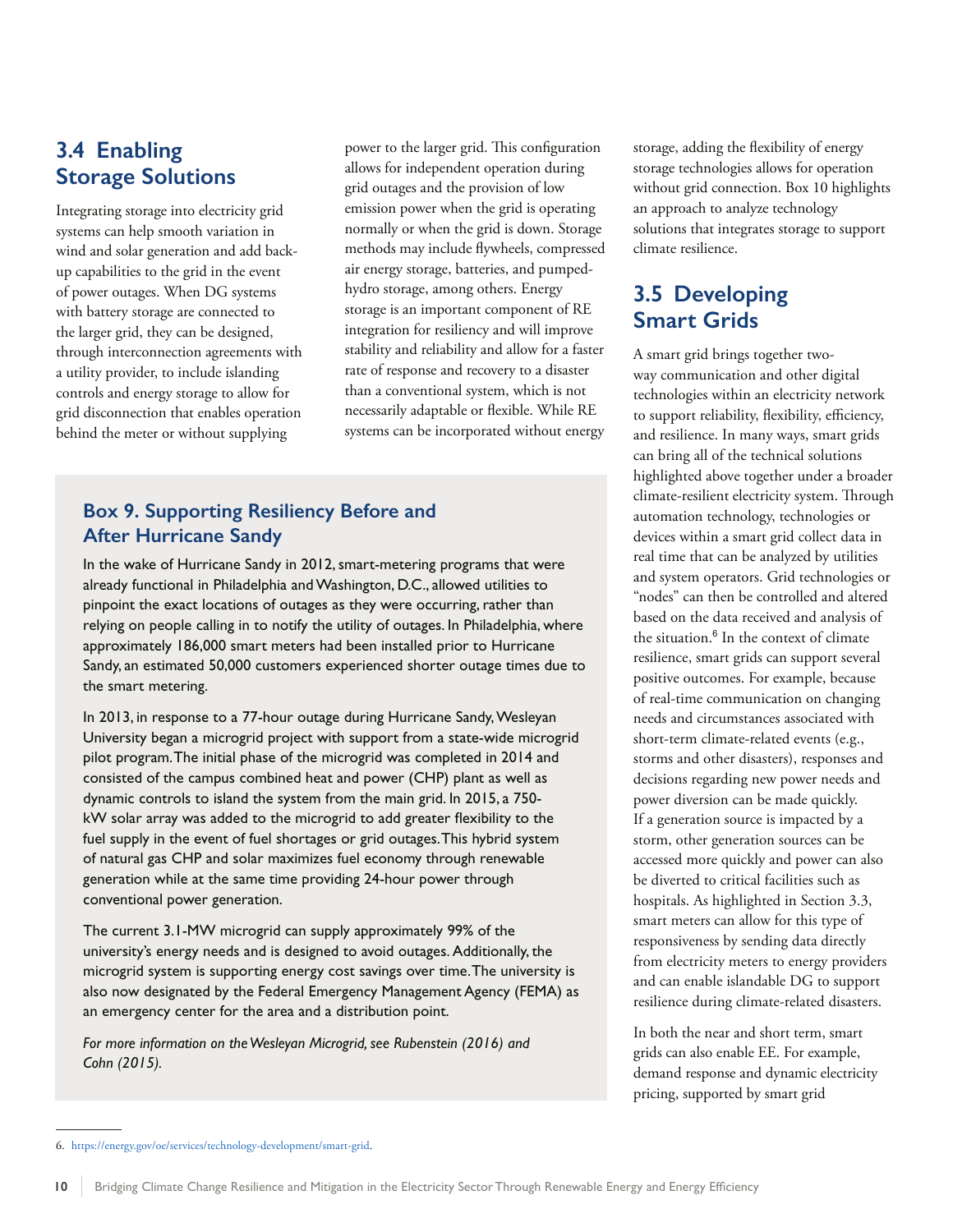<span id="page-16-0"></span>technologies and two-way information, can allow utilities to reduce load during peak hours, resulting in a more efficient power system. Smart grid technologies can also empower consumers to reduce peak loads by providing real-time information (through in home displays, etc.) on energy use, pricing, etc.<sup>7</sup> As highlighted above, reducing peak loads can lessen system instability and stress during short-term extreme climate events and, more broadly, EE measures can also reduce the need for increased electricity supply over time.

Smart grid technologies are also critical for RE integration to enable climate resilience and GHG mitigation outcomes. In particular, smart grid technologies can support management of variability and continual system balancing with supply and demand fluctuations. This is especially important in times of electricity generation scarcity that may be associated with extreme weather events, but is also necessary as penetration levels of variable renewables increase over the longer term. Key smart grid technologies and measures to support variability management and balanced systems include smart meters to enable demand response, smart inverters for twoway communication, storage technologies, computer models to support improved forecasting, and other real-time system management equipment integrated across transmission and distribution networks to support informed system operator decisions. These technologies will be critical in incorporating higher penetrations of renewables that can enable climate benefits highlighted in this paper, as well as other co-benefits (Speer 2015).

### **Box 10. Assessing Technology Scenarios for Climate Resilience Using System Optimization Modeling**

System optimization tools support energy planning through assessing potential technology portfolios (including renewable energy and fossil fuels) to support various objectives. For example, a system optimization model was used to evaluate the technical and economic viability of PV, storage, and diesel generators for cost savings and increased resiliency of critical infrastructure in New York City. The analysis included four separate scenarios comparing the costs and operability of system designs for a five-day grid outage. The scenario with PV and batteries, combined with diesel generators, allowed for the greatest rate of survivability during a grid outage. While the analysis focused on options for greatest resilience, the added value of operating PV systems with batteries to reduce energy costs on a daily basis is another consideration.

This and other studies are showing the importance of moving beyond the status quo to integrate renewable energy sources and energy storage into resource plans to mitigate the impacts of climate change, achieve national goals, and increase resiliency. Frameworks for incorporating climate change planning into the electricity sector are discussed in Section 4.

| <b>Scenario</b><br><b>Number</b>                            |                                                        | $\overline{\mathbf{z}}$                                                             | $\overline{\mathbf{3}}$    |                                     |  |
|-------------------------------------------------------------|--------------------------------------------------------|-------------------------------------------------------------------------------------|----------------------------|-------------------------------------|--|
| <b>Scenario</b><br><b>Description</b>                       | PV and<br><b>Battery:</b><br>no resiliency<br>required | PV and<br>PV Battery,<br>Diesel:<br><b>Battery:</b><br>5-day outage<br>5-day outage |                            | <b>Diesel Only:</b><br>5-day outage |  |
| <b>PV Size</b>                                              | 0                                                      | $10 \text{ kW}$                                                                     | $2$ kW                     | $\Omega$                            |  |
| <b>Battery Size</b>                                         | 26 kWh/<br>9kW                                         | 2,781 kWh/<br>37 kW                                                                 | 36 kWh/<br><b>II kW</b>    | $\Omega$                            |  |
| <b>Diesel</b><br><b>Generator Size</b>                      | 0                                                      | $0$ kW                                                                              | <b>27 kW</b>               | 39 kW                               |  |
| <b>Total Capital</b><br>Cost                                | \$22,520                                               | \$1,515,120                                                                         | \$76,620                   | \$58,500                            |  |
| <b>Base Case Life</b><br><b>Cycle Cost</b>                  | \$371,141                                              | \$371,141                                                                           | \$371,141                  | \$371,141                           |  |
| PV/Battery/<br><b>Diesel Case</b><br><b>Life Cycle Cost</b> | \$348,594                                              | \$1,928,617                                                                         | \$387,608                  | \$434,379                           |  |
| <b>Net Present</b><br>Value                                 | \$22,547                                               | $-$1,557,476$                                                                       | $-$ \$63,239<br>$-$16.467$ |                                     |  |

Table 2. Technology Scenarios to Support Resilience During an Electricity Outage

*Source: Anderson et al. (2016)*

7. http://web.mit.edu/energy-efficiency/docs/EESP\_ArchSmartGridForEE.pdf.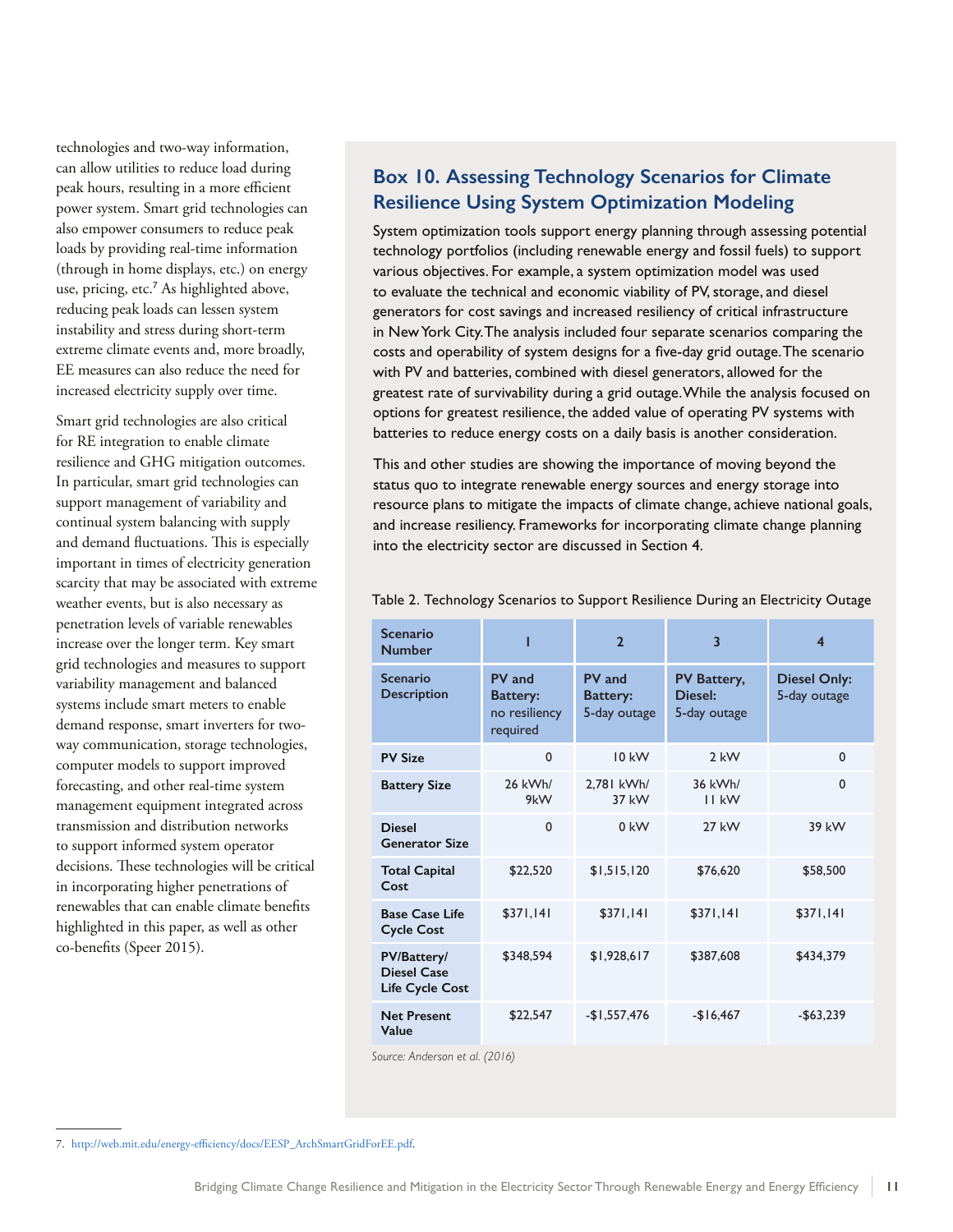## <span id="page-17-0"></span>4. INTEGRATED PLANNING PROCESSES: BRINGING TOGETHER TECHNICAL SOLUTIONS TO ACHIEVE GOALS ACROSS MITIGATION AND RESILIENCE

### **4.1 Climate Planning for the Electric Sector**

To enable EE and RE technologies to support both climate change mitigation and resilience goals, one should plan with both of these targets in mind, while also acknowledging potential tradeoffs. To support climate change mitigation and resilience in the electricity sector, the EE and RE technical solutions presented in the previous sections can be evaluated and integrated under various frameworks. Three common examples of relevant

planning frameworks to support climate resilience and mitigation in the electricity sector include low emission climateresilient development strategies, integrated electricity planning approaches, and local climate action plans. These planning processes, strategies, and best practices are highlighted below.

In many countries, electricity sector planning has largely fallen under the domain of electric utilities and the commissions that regulate them (Scott 2013). However, policy frameworks to address climate change, reduce GHG

### **Box 11. Multi-Level and Sectoral Stakeholder Engagement to Enable Resiliency Planning in Colorado, in the United States**

The Colorado Resiliency Framework was born out of the state's desire to rebuild in a more resilient manner following major flooding events in 2013. The Framework takes an "all hazards" approach—considering all potential hazards present in the state—and evaluates both direct vulnerability (linked to acute shocks) and indirect vulnerability (linked to chronic stresses). Despite being a state-level effort, the Framework emphasizes the need to develop local resiliency strategies. The Framework, coordinated through the Colorado Resiliency and Recovery Office, engaged more than 150 state, federal, and nongovernmental entities, including the National Renewable Energy Laboratory (NREL), and focused on six overarching sectors: infrastructure (which included energy); economic; community, health and social; housing (which included energy efficiency); and watersheds and natural resources. The stakeholder engagement process was critical to implementation because many of the state-level goals and strategies rely on measures being fulfilled at the local level. The process also resulted in joint identification of priority actions and an outline of state and local roles to support implementation.

*Source: Colorado United (2013)*

emissions, and enhance resilience require coordinated and integrated planning efforts across multiple sectors and levels of government. Box 11 elaborates on the potential relationships across different levels of government and emphasizes the role of local actors in adopting location-specific solutions within the context of resilience planning in Colorado.

## **4.2 Low Emission Climate-Resilient Development Strategies**

Low emission development strategies (LEDS) are plans that enable sustainable development while reducing GHG emissions over the medium to long term (EC-LEDS 2016). LEDS can provide a useful framework to support both climate resilience and GHG emission mitigation in the electricity sector. As of 2015, more than 100 countries were developing and implementing LEDS. Further solidifying the role of LEDS in catalyzing climate action, the Paris Agreement "invites Parties to communicate, by 2020, to the secretariat mid-century, long-term low greenhouse gas emission development strategies…" (United Nations 2015). Many countries have integrated climate resilience as a key component of their LEDS and are assessing and prioritizing electricity sector actions in relation to both mitigation and resilience criteria.

Design and implementation of a robust LEDS begins with bringing together key stakeholders across sectors of the economy. This is especially important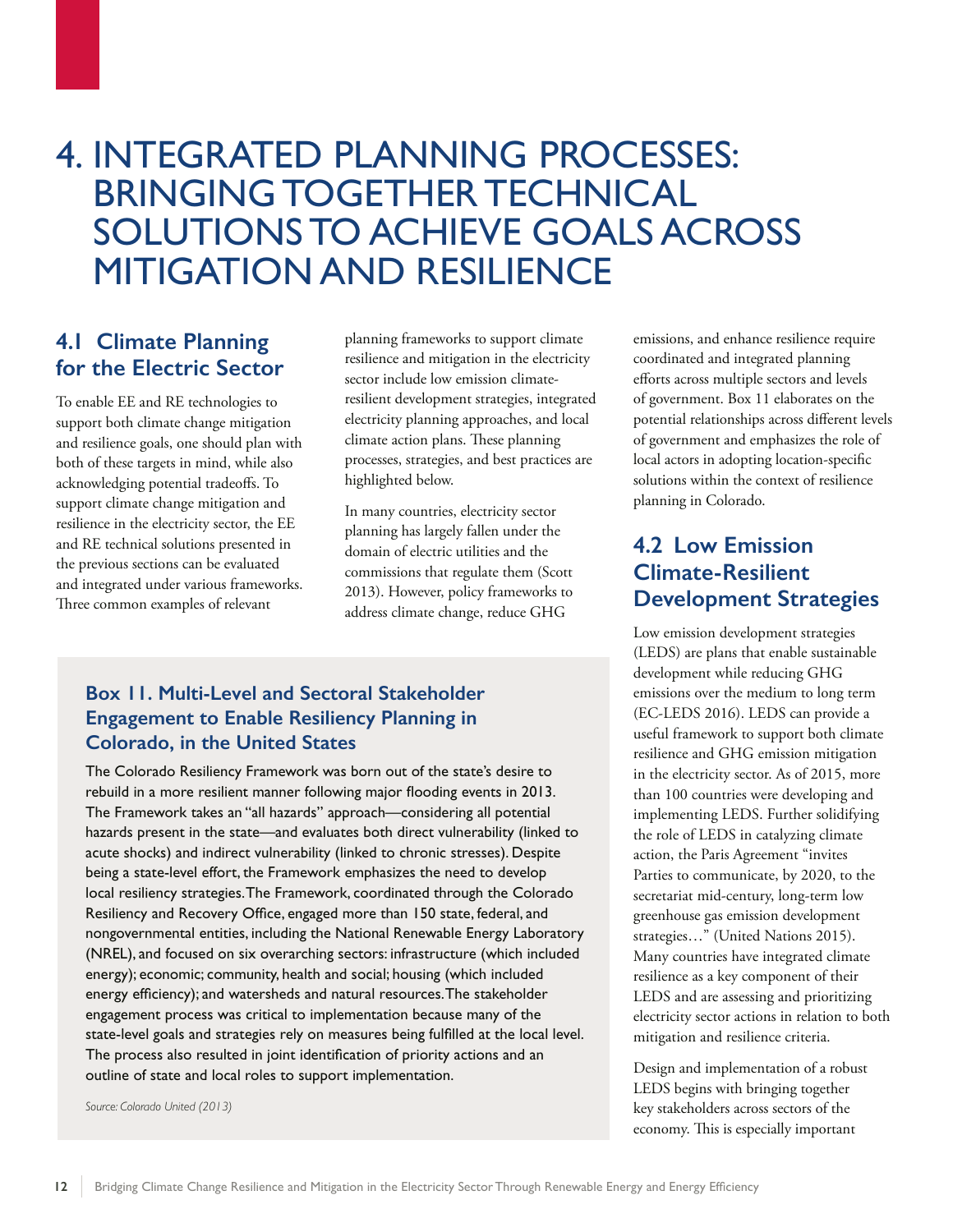<span id="page-18-0"></span>in linking mitigation and resilience, as critical measures often require buy-in and leadership across ministries and agencies at the national and subnational level. As an example, ministries of energy and water are crucial in the planning and implementation of climate-resilient electricity systems. However, activities across these ministries and related technical agencies are often not well coordinated. Bringing these and other key stakeholders together is essential to supporting analysis and ensuring institutional buy-in and the allocation of budgets for implementation of linked climate actions and policies in the power sector (UNDP 2011).

National development goals provide the critical foundation for LEDS development and implementation. They are often articulated within an overall LEDS vision and objectives, and frame all related analyses to identify and prioritize actions.

Climate information, data, and scenarios can allow policymakers and planners to assess electricity sector vulnerabilities and risks. In some cases, studies and information that present potential climate vulnerabilities and risks over time for a particular country or region may be available. In other cases, planners may choose to use climate data available in global climate models and then improve the granularity for the national and subnational levels. Various methodologies can be used to support this process using historical temperature and precipitation information. In each case, the information can then allow planners to analyze both current and potential future vulnerabilities in the context of broader development goals (UNDP 2011). National and subnational vulnerability assessments (including quantification and ranking of vulnerabilities) can be used to bring the information together and comprehensively identify vulnerabilities and resilience/ response opportunities across sectors, geographies, and populations (UNDP

2010, USAID 2016, NCA 2016). Box 12 presents the approach taken in the United States to assess climate impacts and responses.

Based on identification of climate vulnerabilities, analysts and policymakers can evaluate the mitigation potential of possible actions to address vulnerabilities. For instance, a policymaker may find that droughts are expected in a certain region of a country based on climate scenarios. This information could be used to assess potential electricity sector options to reduce water use and emissions in that region. Development of robust GHG inventories and business-as-usual scenarios is critical in supporting this broader assessment across mitigation and resilience goals.

#### **Box 12. Climate Assessment in the United States**

The U.S. government undertook a National Climate Assessment to identify the impacts of climate change on the country presently and in the future. The study was undertaken by more than 300 diverse experts from multiple sectors under the guidance of a cross-sectoral federal advisory committee and with review and input from many stakeholders.

The report summarizes impacts at the regional level and in relation to various climate events. Impacts assessed in the report are as follows: human health, infrastructure, water supply, agriculture, indigenous people, ecosystems, and oceans. The report also puts forth potential responses to address projected impacts and a robust decision-making framework to support action, highlighted below.



Figure 2. Decision-making framework to enable risk assessment and response. *Source: National Climate Assessment (2016)*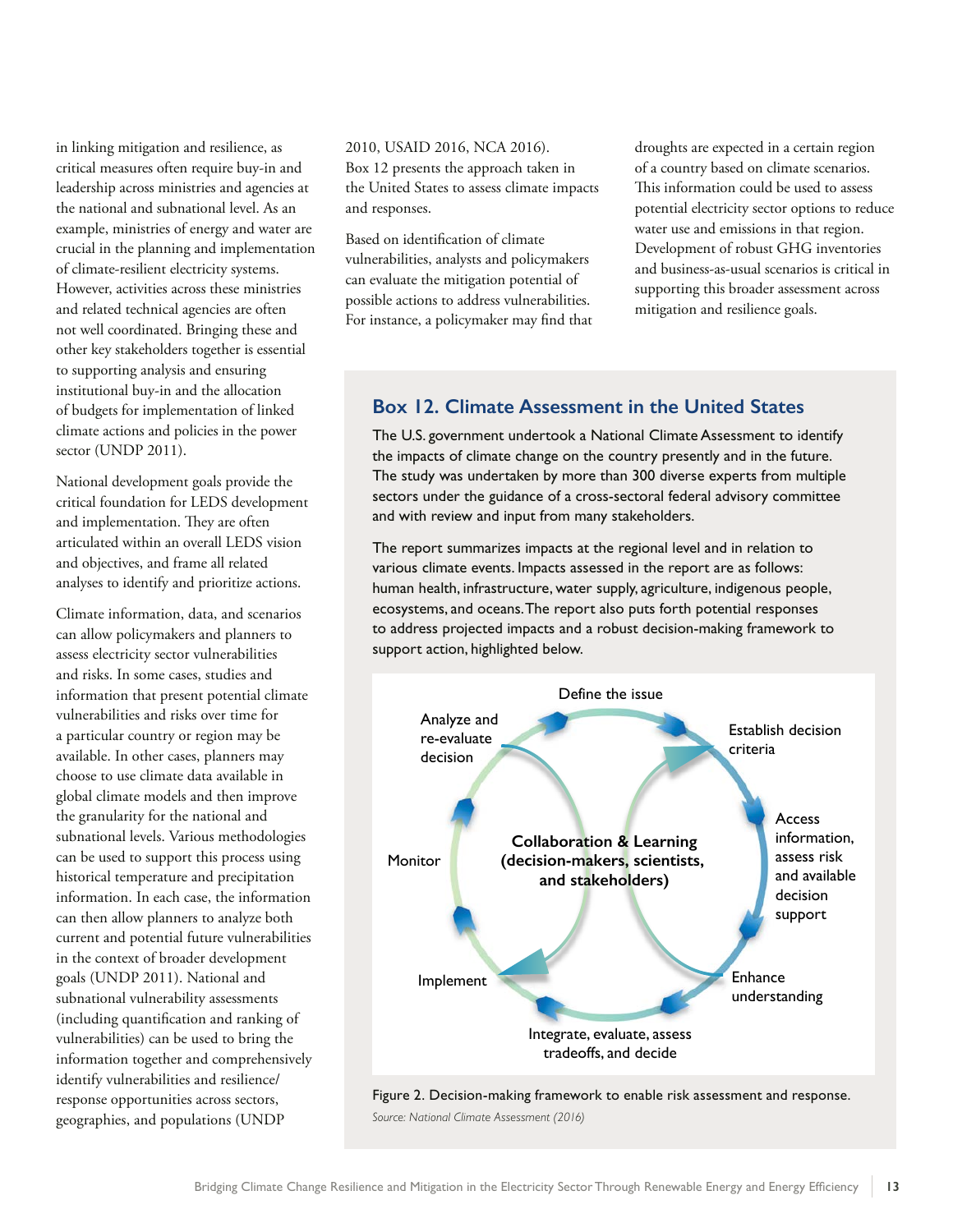#### <span id="page-19-0"></span>**Box 13. Low Carbon Climate-Resilient Development in Kenya**

Kenya's National Climate Change Action Plan (NCCAP) provides a notable example of an approach to bridge climate mitigation and resilience under a broader national strategy. Key elements of the action plan that link mitigation and adaptation are highlighted below.



Figure 3. Kenya's National Climate Change Action Plan framework

In particular, to bridge climate mitigation and resilience in the electricity sector, the technical team supporting the NCCAP undertook a multi-criteria impact assessment of electricity sector options that included impacts related to mitigation, adaptation, and various other sustainable development objectives, as presented in Table 3. The assessment used the DIA framework developed through the LEDS Global Partnership and USAID EC-LEDS program.

| Table 3. Multi-Criteria Impact Assessment to Inform Linked Adaptation, Mitigation, and Development-Focused Action in |  |  |  |  |
|----------------------------------------------------------------------------------------------------------------------|--|--|--|--|
| Kenya's Electricity Sector                                                                                           |  |  |  |  |

| <b>High Positive</b><br>Positive<br>Neutral/Minor impact<br>Negative<br>U<br>Uncertain | <b>Climate</b>                                         |                                                   |                      | <b>Sustainable Development</b> |                      |                          |                                 |                         |
|----------------------------------------------------------------------------------------|--------------------------------------------------------|---------------------------------------------------|----------------------|--------------------------------|----------------------|--------------------------|---------------------------------|-------------------------|
|                                                                                        | Abatement<br>potential in<br>2030 (MtCO <sub>2</sub> ) | Abatement<br>cost 2030<br>(USD/tCO <sub>2</sub> ) | Adaptation<br>impact | Energy<br>security             | <b>GDP</b><br>growth | Employment               | Improved<br>waste<br>management | Environmental<br>impact |
| Expanding<br>geothermal power                                                          | 4.1                                                    | $-19.9$                                           |                      |                                |                      | <b>Contract</b>          | <b>The Company</b>              |                         |
| <b>Expanding wind power</b>                                                            | $\mathsf{I}$ .4                                        | $-36.7$                                           |                      |                                |                      | <b>Contract</b>          | <b>STATISTICS</b>               | <b>STATISTICS</b>       |
| <b>Expanding hydropower</b>                                                            | $\mathsf{L}$                                           | $-13.2$                                           | ▽                    |                                |                      | <b>Contract Contract</b> | <b>The Contract</b>             | $\ominus$               |
| Clean coal (USC)                                                                       | $\mathbf{L}$                                           | $-11.1$                                           |                      | <b>Contract</b>                |                      | <b>Contract Contract</b> | <b>Contract</b>                 | $\bigcirc$              |
| <b>Distributed solar PV</b>                                                            | 1.0                                                    | 13.3                                              |                      |                                |                      | $\bullet$                | <b>Contract Contract</b>        | <b>Contract</b>         |
| Landfill gas generation                                                                | 0.5                                                    | $-12.4$                                           |                      |                                |                      | <b>STATISTICS</b>        |                                 |                         |

For details on the use of the framework to support climate planning, please see https://www.ec-leds.org/tools-page/ development-impact-assessment-tools. For a case study on Kenya's effort, see Cox et al. (2014).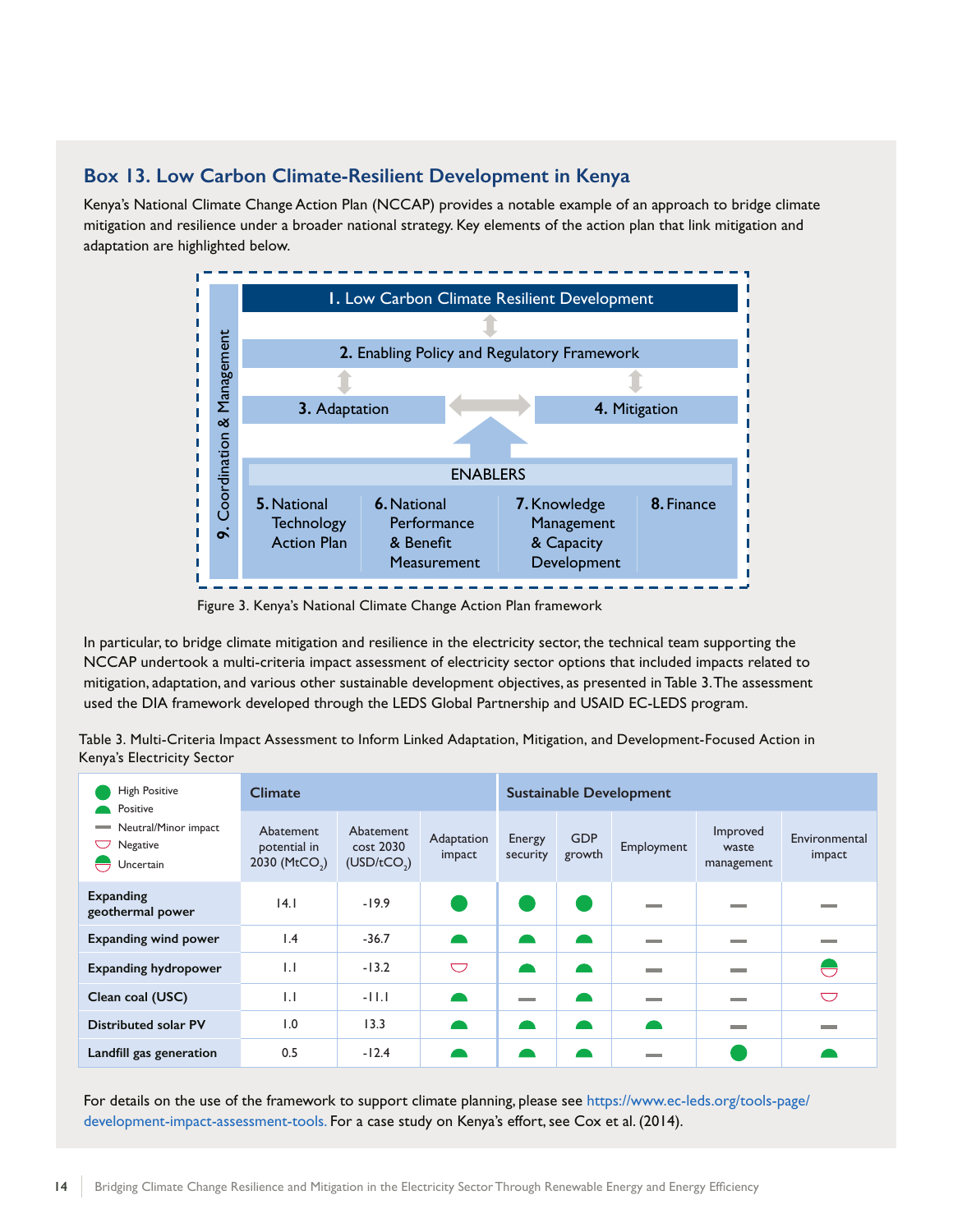<span id="page-20-0"></span>Evaluating the broader social and economic development impacts—such as job creation and improvements to health—of potential mitigation and resilience actions identified through the assessments highlighted above is critical in aligning with development goals. Countries and jurisdictions can use multi-criteria impact assessments to evaluate economic, social, and environmental impacts across actions. An example multi-criteria impact assessment that was undertaken to inform low emission climate-resilient electricity sector action in Kenya is presented in Box 13.

Ultimately, a robust set of analyses will feed into the development of low emission climate-resilient development scenarios that provide a portfolio of priority actions governments can take to support integrated, development-focused climate action. Many EE and RE actions that could be included in these portfolios were described in earlier sections of this report.

### **4.3 Integrated Electricity Planning Approaches**

As previously described, electricity grid systems are facing increasing climate resiliency challenges, including destructive weather events and climatic changes such as increases in average temperatures, short-term heat events of greater duration, and changes in precipitation patterns. Additionally, it is anticipated that many developing country grids will be integrating a significant amount of new, variable RE generation. In response, electricity grids need to both meet increasing electricity demand and be more reliable, resilient, and capable of integrating large amounts of clean energy generation. Integrated electricity planning approaches and grid modernization efforts can enable electric grid system operators to meet this diverse set of challenges.

Integrated electricity planning approaches can allow policymakers to evaluate and plan for electricity sector expansion from

a more comprehensive perspective that brings together key social, economic, and environmental criteria. In particular, these approaches can build on traditional least-cost planning methods to ensure the resiliency of the electricity system under future climate conditions and in relation to shifting and extreme weather patterns and events. Further, integrated electricity planning approaches can also evaluate the GHG emission reduction potential of electricity sector options supporting a strong link between mitigation and resiliency in the electricity sector. Robust integrated electricity planning approaches can support improved understanding of future demand and changes in load profiles, and the new generation required to meet this demand can provide a useful framework to address emerging topics such as climate-driven risks to the electricity system. If appropriately understood and quantified, these risks may further inform the decision-making process regarding cost-effective, efficient, and sustainable generation options available, particularly when those decisions are informing infrastructure investments that will be in place for decades to come. USAID has

put forward an approach called Integrated Resource and Resiliency Planning (IRRP) to enable comprehensive electricity sector planning across multiple technologies and criteria, including climate change mitigation and resilience. This approach is highlighted in Box 14.

Integrated electricity planning is considered a best practice for "meeting forecasted annual peak and energy demand, plus some established reserve margin, through a combination of supply-side and demandside resources over a specified future period" (Wilson and Biewald 2013). Integrated electricity planning can consider RE resources available now and in the future, and strives for reliable and resilient grid planning that serves stakeholders and paying customers. An integrated electricity planning process can be an effective starting point for connecting GHG emissions mitigation strategies through RE integration with grid resiliency and reliability planning.

In the first stage of an integrated electricity planning process, goals and metrics can be developed to determine the impact of proposed electricity investment options.

### **Box 14. USAID's Integrated Resource and Resiliency Planning**

USAID, in partnership with International Development Consulting (ICF), is building on traditional Integrated Resource Planning (IRP)—a participatory planning process used to identify energy options that serve the highest possible public good to maximize benefits (e.g., enhancing energy security, reducing sector inefficiencies, reducing electricity costs) by incorporating risks and reliability concerns (including climate change related risks) throughout the power value chain. Known as Integrated Resource and Resiliency Planning, this adapted planning process allows energy planners and investors to identify strategies and a mix of investments from a system-wide, long-term perspective that meet their objectives, including GHG mitigation, while considering climate change and other risks (e.g., risks associated with fuel price volatility). USAID is working with ICF to pilot this approach in Tanzania and Ghana. For more information on how USAID and ICF are applying IRRP to enhance power system resilience while meeting growing demands in Tanzania, see RALI (2017).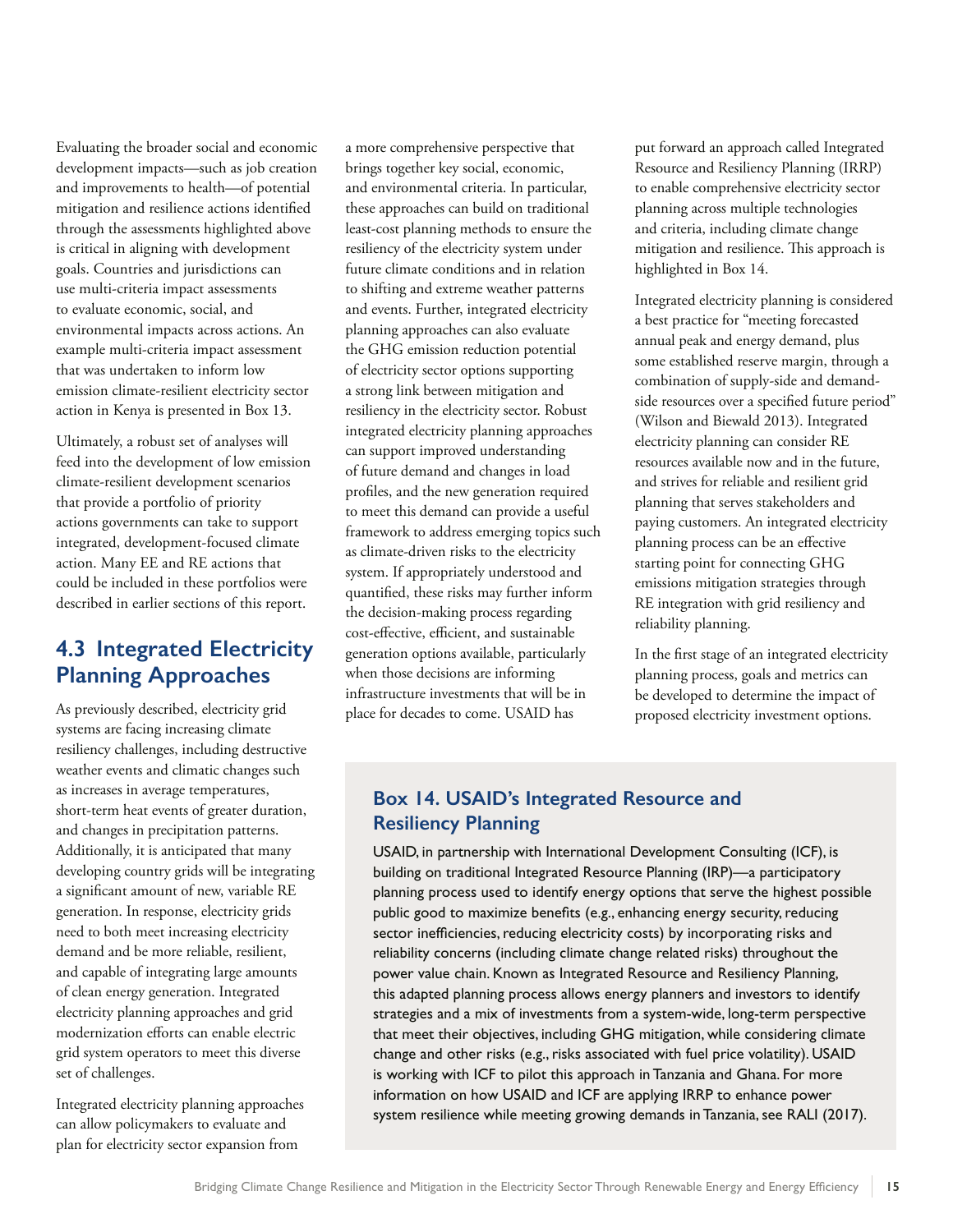<span id="page-21-0"></span>LEDS, as well as other national strategies and commitments such as NDCs grid reliability, or electrification goals, can provide an important starting point for integrated electricity planning goal-setting and support a consistent methodology for electricity planning across national and subnational actors. Once goals have been established, metrics can be designed in relation to desired outcomes and provide a way to measure successful implementation. Prioritizing goals and desired outcomes

is the first step in designing integrated electricity planning processes.

Following the process to prioritize goals and establish metrics for success, various electricity scenarios can be developed that meet a forecast for energy demand plus provide a reserve margin through electricity supply and demand actions over a certain time frame. Time frames can align with GHG emission reduction and climate resilience targets identified in the country's LEDS or NDCs. Scenarios

#### **Box 15. Integrated Electricity Planning in South Africa**

As the  $29<sup>th</sup>$ -driest country in the world and with significant rainfall variation across seasons, South Africa considers water scarcity an issue of great importance. In particular, increasing electricity demand coupled with climate change is expected to place increasing pressure on scarce water resources and could have significant implications for the electricity sector. The government of South Africa is thus tackling water-electricity challenges from multiple fronts.

The South African Department of Energy developed an IRP in 2010 that brought together multiple stakeholders to evaluate development and climaterelated impacts associated with various electricity supply scenarios forcasted to 2030. The IRP incorporated a multi-criteria impact assessment process that built upon a least-cost optimization model for electricity supply to balance development and environmental objectives. Specifically, water use, GHG emissions, and regional development, among other impacts, were assessed across electricity supply scenarios. The assessment occurred over a 13-month period to ensure strong stakeholder input and iteration. In 2015, the IRP was being updated with new data, information, and assumptions to better reflect South Africa's evolving electricity sector and demand forecasts. South Africa's IRP is a key tool linking climate change mitigation and resilience priorities (associated with water use) in the country's electricity sector.

Further efforts are also being made to link electricity and water planning at the national policy level. Notably, an analytical exercise monetizing economic costs associated with water use in the electricity sector was developed by the Energy Research Center and fed into a "Draft Policy Framework for Efficient Use of Water in Energy Production." The policy framework was submitted to the South African Water Research Commission for consideration and possible adoption at the national level.

As a whole, South Africa provides a strong example of a country bridging key stakeholders, analyses, and policies across the electricity and water sectors to support a low emission, climate-resilient future.

*Sources: Madhlopa (2014); Energy Department: South Africa (2016a, b).*

and related outputs are often evaluated by a diverse set of stakeholders to determine an optimal electricity sector pathway for the future. Stakeholders play an important role throughout this integrated electricity planning process by providing input to the overall approach, goals, metrics, and outputs. South Africa's stakeholder-led integrated electricity planning process is highlighted in Box 15.

Building on integrated electricity planning approaches and based on optimal scenarios, grid planners and operators can develop detailed plans to support integration of variable RE, often called grid-integration planning. Box 16 highlights USAID's efforts to support grid integration planning and implementation. While integrated resource plans can provide an important tool to address certain climate challenges at the subnational or regional level, community-level planning is also critical in supporting effective action based on unique

### **Box 16. Grid Integration Planning and Implementation**

Grid integration for renewable energy is the practice of power system planning, interconnection, and operation that enables efficient and cost-effective use of renewable energy while maintaining the stability and reliability of electricity delivery.

USAID, in partnership with NREL, has developed Greening the Grid, which provides developing countries access to best practices and technical assistance to costeffectively incorporate variable renewable energy into the electricity grid.

*Source: Greening the Grid 2016.*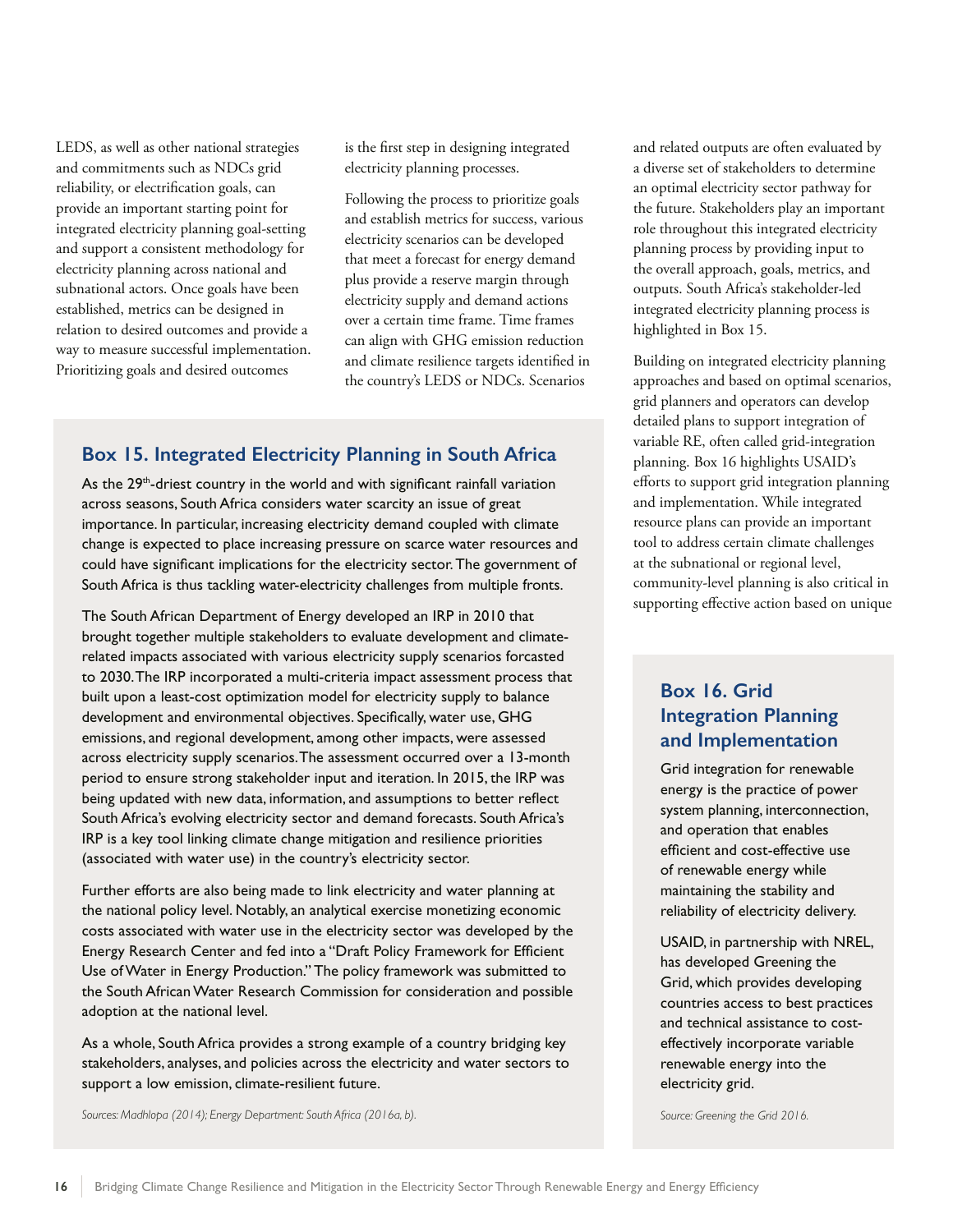<span id="page-22-0"></span>local circumstances. Important aspects of these local climate change preparedness plans are highlighted in Section 4.4.

### **4.4 Local Climate Strategies**

Building on LEDS, NDCs, National Adaptation Plans (NAPs), and other climate actions and strategies, subnational climate strategies can support low emission, climate-resilient electricity systems within cities, municipalities, and communities.

Local economic and social development goals provide the foundation and essential framing for considering climate actions across mitigation and resilience, and for developing subnational climate strategies. In the context of these broader development goals, communities can set local emission reduction and resiliency goals and targets based on unique local circumstances. Emission-reduction goals are often based on city or community-level GHG emission inventories. Resiliency goals are based on assessment of local vulnerabilities, threats, and opportunities, and often emphasize energy and water security (New York State 2016; EPA 2016).

Whole community planning processes with diverse stakeholders can support the successful design and implementation of local climate strategies. Identifying the essential stakeholders and subject matter experts, as well as those who have jurisdictional control or can influence policies, budget allocations, and actions, is a critical component of the planning process. Stakeholder engagement often requires multiple workshops and discussions over a long period of time to communicate and evaluate challenges and solutions across the community to develop a plan for action. Local climate action planning should be an iterative work-in-progress to support

improvements and identification of new challenges and opportunities over time.

Climate resiliency is a key pillar of a local climate change strategy. As resiliency can have various definitions, it is important for a community to define resiliency from a local context, so projects and goals resonate with stakeholders and provide them with a sense of ownership and buy-in. Many examples exist; however, a community may wish to take an approach similar to the Rockefeller Foundation's 100 Resilient Cities, which defines urban resilience as "the capacity of individuals, communities, institutions, businesses, and systems within a city to survive, adapt, and grow no matter what kinds of chronic stresses and acute shocks they experience" (100 Resilient Cities 2017).

To support low emission, climate-resilient electricity systems at the local level, communities can assess options that enable both GHG emission mitigation and climate resilience goals while also aligning with broader development objectives. Actions to support climate resilience can be identified through assessing threats and vulnerabilities to a community, often with a focus on grid and water infrastructure. Vulnerabilities are identified using past experience, forecasting, and subject matter experts, or a combination of many resources. Threats or hazards are further evaluated in the context of potential impacts to the community, as well as the likelihood of those threats occurring (based on statistical analysis and forecasting). The nature of threats and vulnerabilities, unique to specific communities, will inform prioritization of projects, sectors, and geographies to support climate resilience. Similar to the national LEDS process noted above, metrics can be developed to assess electricity sector actions relative to the climate vulnerabilities described above as well as GHG emission mitigation and development goals.

As outlined in previous sections, several electricity sector actions can support both climate resilience and mitigation at the local level. While large-scale electricity procurement decisions may be informed by national strategies such as LEDS and articulated in integrated electricity plans (often developed by utilities), local climate action plans can be critical in supporting smaller-scale electricity generation. For example, local climate action plans are often best suited to reflect potential DG opportunities given the decentralized and local nature of the technologies. Local climate plans can also incorporate specific goals or targets related to smaller-scale technologies and climate action.

Local climate action plans can also provide a critical mechanism to implement and monitor LEDS activities identified at the national level. For instance, a country's LEDS may put forth a goal to support climate resilience through a certain percentage of DG deployment; however, this deployment will actually occur within communities. Local climate action processes can also bring together stakeholders to build support for community action and potentially harness municipal-level funding to implement smaller-scale projects. At the same time, national-level funding, via LEDS or other strategies, could also be directed to municipal governments to implement distributed electricity projects or policies that enable islanding, storage, and other approaches to harden existing and new electricity infrastructure.<sup>8</sup> Finally, local communities can also play an important role in tracking climate and development impacts of smaller-scale electricity actions that can feed into monitoring and evaluation processes at the national level. Box 17 highlights climate-resilient planning efforts that link climate change resilience and mitigation at the local level in Oscarville, Alaska.

<sup>8.</sup> However, such budget allocations are context-specific and are dependent upon the level of decentralization and the capacity or ability of municipalities to access central funds.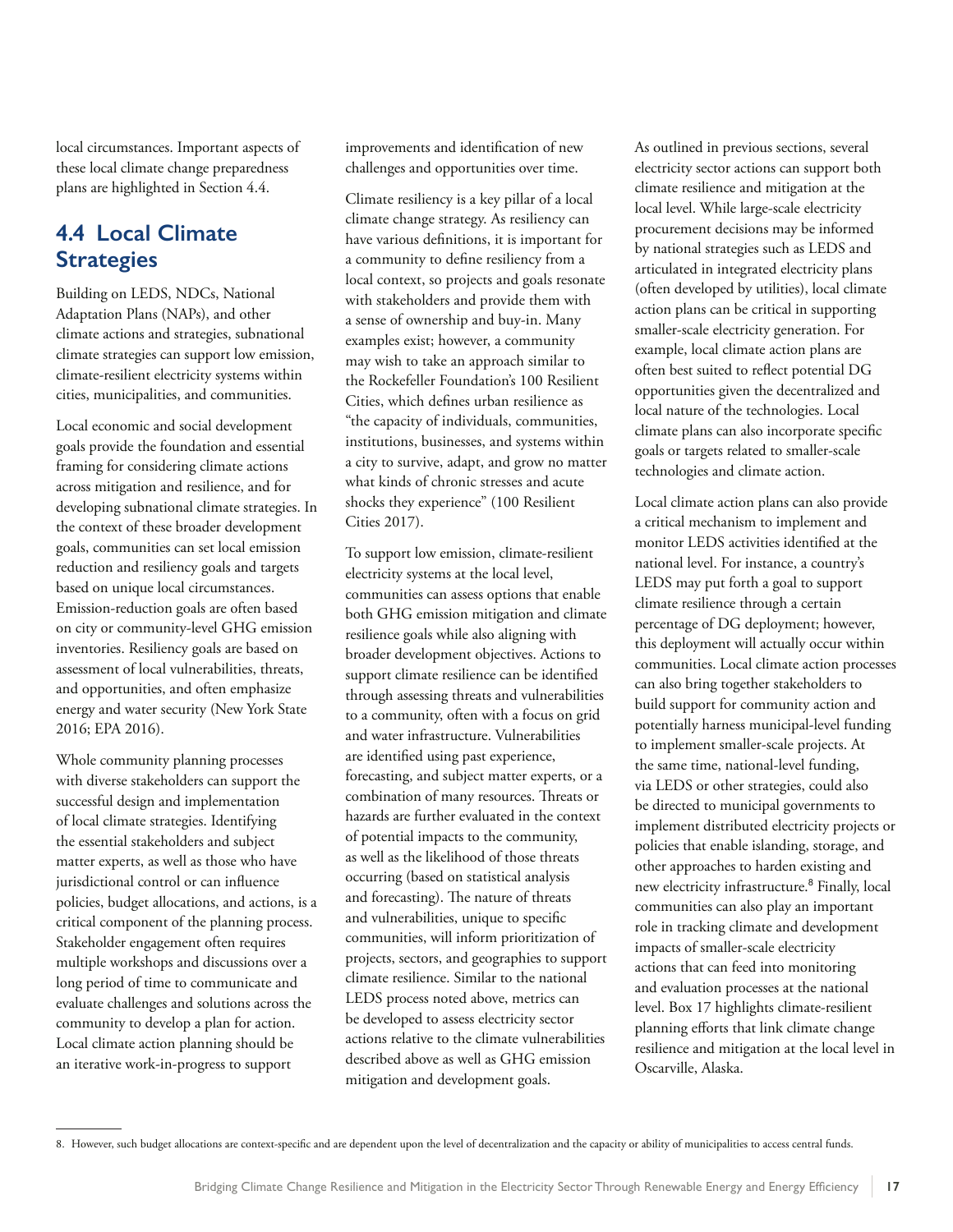#### <span id="page-23-0"></span>**Box 17. Oscarville, Alaska, Initiates Resilient Planning**

Oscarville is a small village located on the north bank of the Kuskokwim River in western Alaska. This climate-threatened community relies on the Kuskokwim as the primary source for transporting goods and people and has a single power line that provides power from the power plant to the town of Bethel. In 2016, the village initiated a strategic planning process to increase the community's resilience while also bolstering sustainability goals. Oscarville is in the process of implementing the following to make the community more resilient in dealing with power outages, climate change, and transportation disruptions:

- Reduce electricity consumption rates by 2% per year through 2026. This is to be accomplished through a system of both energy education and the adoption of energy efficient technologies, including smart controls and LED lighting.
- Generate enough DG power to offset 50% of the village's consumption. This will largely be accomplished through solar PV and possibly DG wind turbines.
- Reduce dependence on fuel oil for heating. A waste heat recovery project will be implemented using the school's generator and a marine jacket system. The village will also explore waste-to-heat options to help reduce the amount of solid waste sent to the local landfill.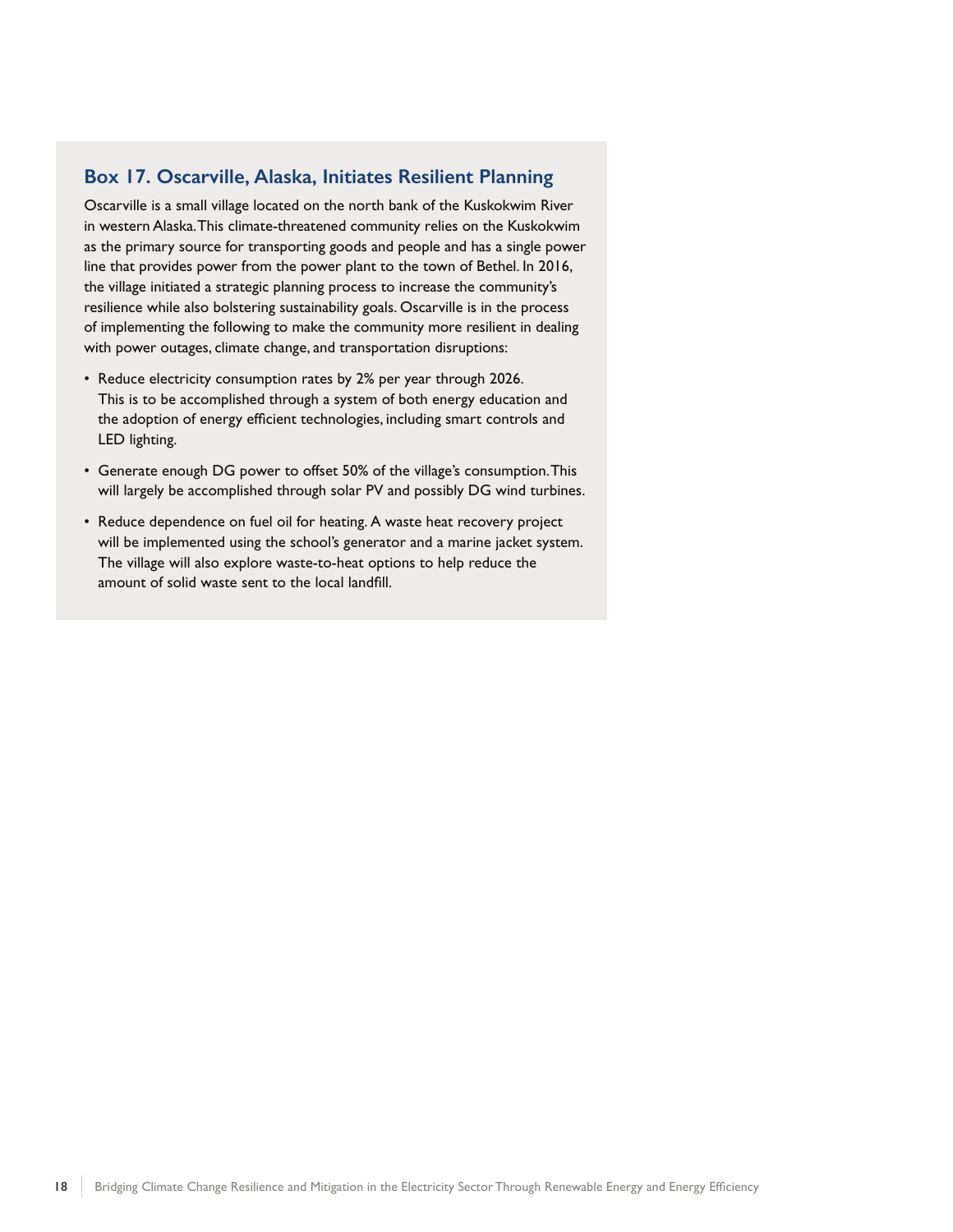# <span id="page-24-0"></span>5. CONCLUSION

EE and RE can play an essential role in bridging climate change mitigation and resilience goals in the electricity sector. As more communities and nations consider these objectives in parallel through integrated planning processes, an increasing number of practical examples and case studies are emerging. These experiences provide insights to planners in both the developing and developed world and begin to provide model pathways for effectively deploying EE and RE in ways that not only reduce the carbon intensity of one's power system but also strengthen the resiliency of that system and the critical services it provides to those communities.

Several EE and RE technical solutions to link climate change mitigation and resilience goals were described in this paper, but as the scale and pace of EE and RE deployment continue to grow around the world, it is anticipated that many new lessons and innovative solutions will emerge as both energy demand and climate risks increase. It will be crucial to evaluate and bring these technical solutions together under integrated climate planning frameworks that connect stakeholders and unique considerations at the national, subnational, and local levels. Nations and actors are working to explore and make these connections on the ground, but there is still much work to be done to support mutually beneficial climate outcomes in the electricity sector through integrated planning and robust technical solutions.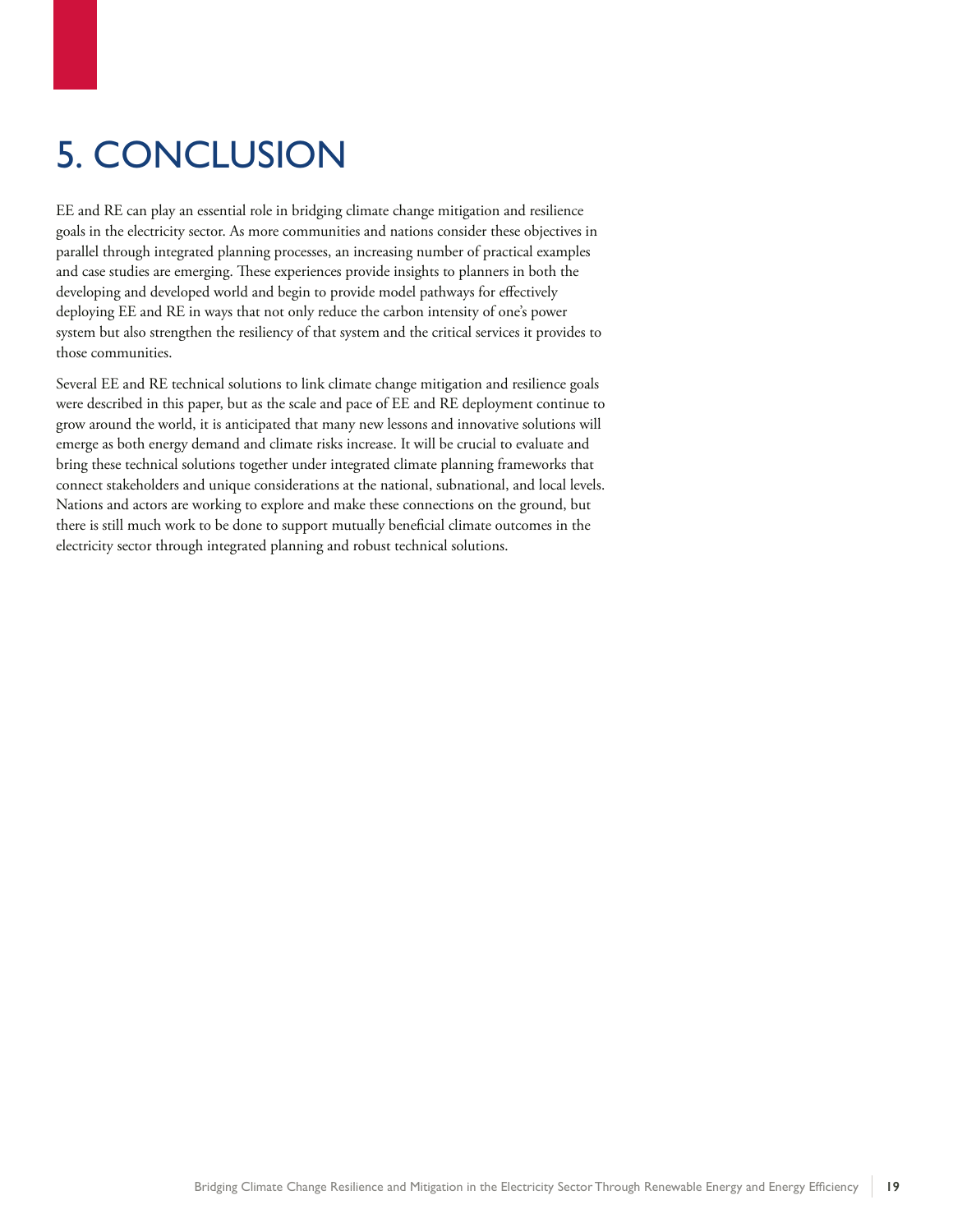# <span id="page-25-0"></span>**GLOSSARY**

**Balancing area**. The collection of generation, transmission, and loads within certain boundaries.

**Demand-side management**. Demand-side management and demand response enable consumers to participate in load control based on price signals.

**Islandable**. The ability to use distributed generation to provide power when storms or other events have knocked out the utility's ability to provide power.

**Low emission development strategies**. Plans that enable sustainable development while reducing greenhouse gas emission over the medium to long term.

**Minigrids**. Energy systems with a localized distribution network to a single community or a cluster of communities and are not connected to the grid.

**Microgrid**. A group of interconnected loads and distributed energy resources within a clearly defined electrical boundary that acts as a single controllable entity with respect to the grid.

**Resilient power system**. Resilient power systems bring together diverse technical solutions and integrated planning processes to allow systems to provide reliable, safe, and secure electricity during short-term disasters and events and as longer-term climate changes occur.

**Smart grid**. A nickname for the utility power distribution grid enabled with computer technology and two-way digital communications networking. The term encompasses the ever-widening palate of utility applications that enhance and automate the monitoring and control of electrical distribution networks for added reliability, efficiency, and cost effective operations.

**Variability**. The changes in power demand and/or the output of a generator due to underlying fluctuations in resource or load.

For additional definitions, see Greening the Grid's glossary at https://www.naed.org/naed/ NAED/Research/Energy\_and\_Sustainability\_Sub/Smart\_Grid\_Glossary.aspx.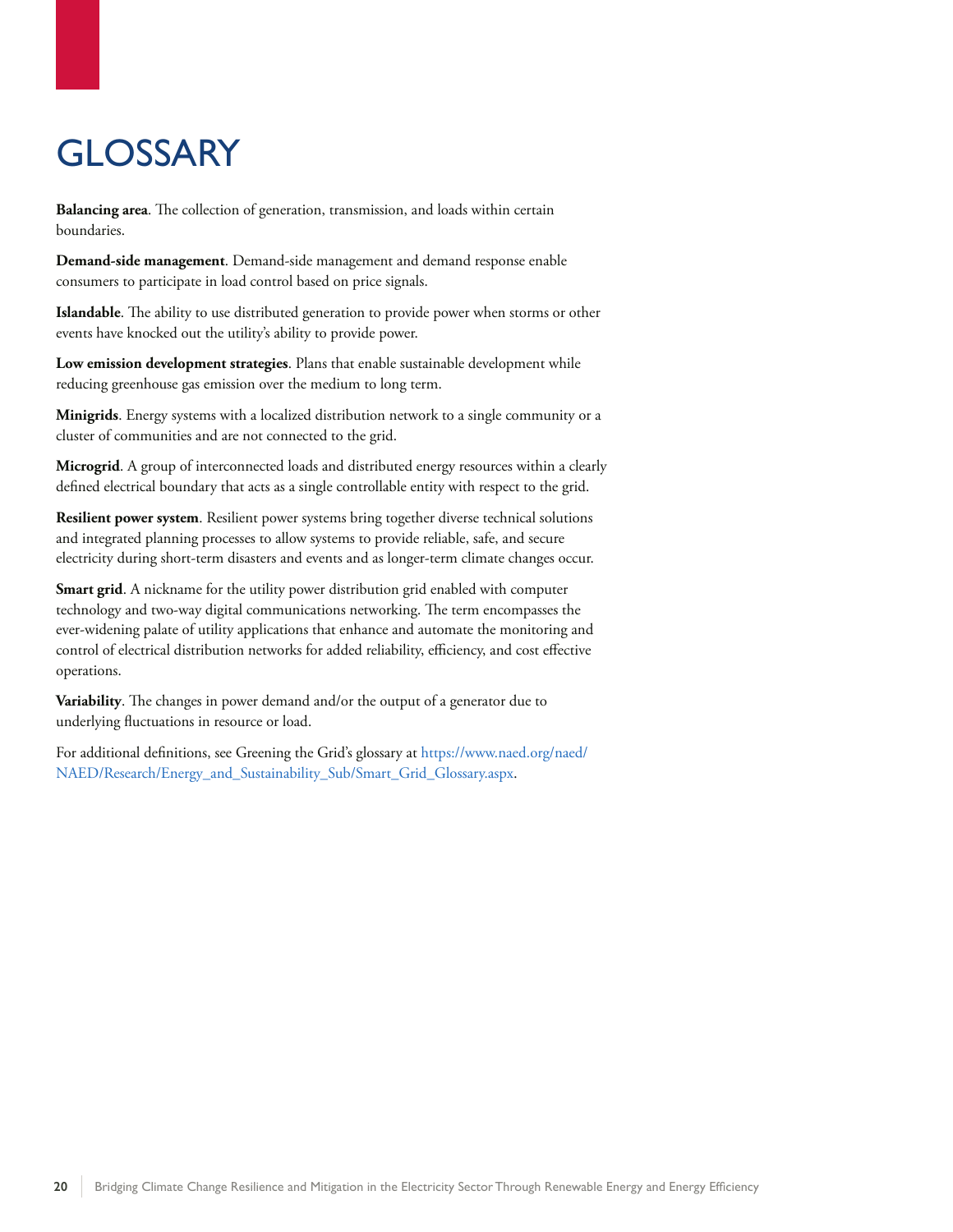# <span id="page-26-0"></span>**REFERENCES**

100 Resilient Cities. 2017. "What is Urban Resilience?" Accessed March 21. [http://www.100resilientcities.org/](http://www.100resilientcities.org/resilience#/-_/) [resilience#/-\\_/](http://www.100resilientcities.org/resilience#/-_/).

ADB (Asian Development Bank). 2012. *Climate Risk and Adaptation in the Electric Power Sector*. Manila, Philippines: Asian Development Bank. [http://www19.iadb.org/](http://www19.iadb.org/intal/intalcdi/PE/2012/12152.pdf) [intal/intalcdi/PE/2012/12152.pdf](http://www19.iadb.org/intal/intalcdi/PE/2012/12152.pdf).

Anderson, K., K. Burman, T. Simpkins, E. Helson, and L. Lisell. 2016. *New York Solar Smart DG HubResilient Solar Project: Economic and Resiliency Impact of PV and Storage on New York Critical Infrastructure*. NREL/TP-7A40-66617. Golden, CO: National Renewable Energy Laboratory. http://www.nrel.gov/docs/fy16osti/66617.pdf.

BGE (Baltimore Gas & Electric Company). 2016. "Smart Energy Rewards." [https://www.](https://www.bge.com/SmartEnergy/ProgramsServices/Pages/SmartEnergyRewards.aspx) [bge.com/SmartEnergy/ProgramsServices/](https://www.bge.com/SmartEnergy/ProgramsServices/Pages/SmartEnergyRewards.aspx) [Pages/SmartEnergyRewards.aspx](https://www.bge.com/SmartEnergy/ProgramsServices/Pages/SmartEnergyRewards.aspx).

Cohn, Lisa. 2015. "Podcast: Wesleyan University's Microgrid Designed to Resist Outages." *Microgrid Knowledge*, May 27. [https://microgridknowledge.com/](https://microgridknowledge.com/wesleyan-universitys-microgrid-designed-to-resist-outages/) [wesleyan-universitys-microgrid-designed-to](https://microgridknowledge.com/wesleyan-universitys-microgrid-designed-to-resist-outages/)[resist-outages/](https://microgridknowledge.com/wesleyan-universitys-microgrid-designed-to-resist-outages/).

Colorado United. 2013. "Colorado Resiliency Framework." [https://sites.google.com/a/state.](https://sites.google.com/a/state.co.us/coloradounited/resiliency-framework) [co.us/coloradounited/resiliency-framework.](https://sites.google.com/a/state.co.us/coloradounited/resiliency-framework)

Cox, S., J. Katz, and L. Wurtenberger. 2014. *Assessing Development Impacts Associated with Low Emission Development Strategies: Lessons Learned from Pilot Efforts in Kenya and Montenegro.* NREL/TP-6A20-58391. Golden, CO: National Renewable Energy Laboratory. http://www.nrel.gov/docs/fy14osti/58391.pdf.

Cox, S., P. Gagnon, S. Stout, O. Zinaman, A. Watson, and E. Hotchkiss. 2016. *Distributed Generation to Support Developmentfocused Climate Action.* EC-LEDS. http://www.nrel.gov/docs/fy16osti/66597.pdf.

DOE (U.S. Department of Energy). 2013. *U.S. Energy Sector Vulnerabilities to Climate Change and Extreme Weather*, DOE-PI-0013. Accessed August 2016. [http://energy.gov/sites/](http://energy.gov/sites/prod/files/2013/07/f2/20130710-Energy-Sector-Vulnerabilities-Report.pdf) [prod/files/2013/07/f2/20130710-Energy-](http://energy.gov/sites/prod/files/2013/07/f2/20130710-Energy-Sector-Vulnerabilities-Report.pdf)[Sector-Vulnerabilities-Report.pdf.](http://energy.gov/sites/prod/files/2013/07/f2/20130710-Energy-Sector-Vulnerabilities-Report.pdf)

EC-LEDS (Enhancing Capacity for Low Emission Development Strategies). 2016. "What is a LEDS?" Last modified October 27. https://www.ec-leds.org/about-program/faqs.

EIA (U.S. Energy Information Administration). 2012. "Total Energy: Annual Energy Review 2012." Last modified September 27. [https://www.eia.](https://www.eia.gov/totalenergy/data/annual/showtext.php?t=ptb0813) [gov/totalenergy/data/annual/showtext.](https://www.eia.gov/totalenergy/data/annual/showtext.php?t=ptb0813) [php?t=ptb0813.](https://www.eia.gov/totalenergy/data/annual/showtext.php?t=ptb0813)

Energy Department, Republic of South Africa. 2016a. "Integrated Resource Plan." http://www.energy.gov.za/files/irp\_frame.html.

Energy Department, Republic of South Africa. 2016b. "The IRP." http://www.doe-irp.co.za/.

EPA (U.S. Environmental Protection Agency). 2016. "Climate and Energy Resources for State, Local, and Tribal Governments." [https://www3.epa.gov/statelocalclimate/local/](https://www3.epa.gov/statelocalclimate/local/implementation/) [implementation/.](https://www3.epa.gov/statelocalclimate/local/implementation/)

EPSA (DOE Office of Energy Policy and Systems Analysis). 2015. *Climate Change and the U.S. Energy Sector: Regional Vulnerabilities and Resilience Solutions*. Washington, D.C.: EPSA. [https://energy.](https://energy.gov/sites/prod/files/2015/10/f27/Regional_Climate_Vulnerabilities_and_Resilience_Solutions_0.pdf) [gov/sites/prod/files/2015/10/f27/Regional\\_](https://energy.gov/sites/prod/files/2015/10/f27/Regional_Climate_Vulnerabilities_and_Resilience_Solutions_0.pdf) [Climate\\_Vulnerabilities\\_and\\_Resilience\\_](https://energy.gov/sites/prod/files/2015/10/f27/Regional_Climate_Vulnerabilities_and_Resilience_Solutions_0.pdf) Solutions 0.pdf.

Hawaiian Electric. 2016. "What is the Fast DR Pilot Program?" [https://www.](https://www.hawaiianelectric.com/demand-response-faq) [hawaiianelectric.com/demand-response-faq.](https://www.hawaiianelectric.com/demand-response-faq)

IEA (International Energy Agency). 2008. *Energy Efficiency Requirements in Building Codes, Energy Efficiency Policies for New Buildings*. Paris: IEA. [https://www.iea.org/](https://www.iea.org/publications/freepublications/publication/Building_Codes.pdf) [publications/freepublications/publication/](https://www.iea.org/publications/freepublications/publication/Building_Codes.pdf) [Building\\_Codes.pdf.](https://www.iea.org/publications/freepublications/publication/Building_Codes.pdf)

IEA (International Energy Agency). 2012a. *Water for Energy: Is Energy Becoming a Thirstier Resource?* Paris: IEA. [http://www.worldenergyoutlook.org/media/](http://www.worldenergyoutlook.org/media/weowebsite/2012/WEO_2012_Water_Excerpt.pdf) [weowebsite/2012/WEO\\_2012\\_Water\\_](http://www.worldenergyoutlook.org/media/weowebsite/2012/WEO_2012_Water_Excerpt.pdf) [Excerpt.pdf](http://www.worldenergyoutlook.org/media/weowebsite/2012/WEO_2012_Water_Excerpt.pdf).

IEA (International Energy Agency). 2012b. *World Energy Outlook 2012*. Paris: IEA. [http://www.worldenergyoutlook.org/media/](http://www.worldenergyoutlook.org/media/weowebsite/2012/weo2012_renewables.pdf) [weowebsite/2012/weo2012\\_renewables.pdf.](http://www.worldenergyoutlook.org/media/weowebsite/2012/weo2012_renewables.pdf)

IEA (International Energy Agency). 2013. *World Energy Outlook 2013*. Paris: IEA. [https://www.iea.org/publications/](https://www.iea.org/publications/freepublications/publication/WEO2013.pdf) [freepublications/publication/WEO2013.pdf](https://www.iea.org/publications/freepublications/publication/WEO2013.pdf).

IEA (International Energy Agency). 2015a. *Energy and Climate Change*. Paris: IEA. [https://www.iea.org/](https://www.iea.org/publications/freepublications/publication/WEO2015SpecialReportonEnergyandClimat) [publications/freepublications/publication/](https://www.iea.org/publications/freepublications/publication/WEO2015SpecialReportonEnergyandClimat) [WEO2015SpecialReporton](https://www.iea.org/publications/freepublications/publication/WEO2015SpecialReportonEnergyandClimat) [EnergyandClimateChange.pdf](https://www.iea.org/publications/freepublications/publication/WEO2015SpecialReportonEnergyandClimat).

IEA (International Energy Agency). 2015b. *Making the energy sector more resilient to climate change*. Paris: IEA. [https://www.iea.](https://www.iea.org/publications/freepublications/publication/COP21_Resilience_Brochure.pdf) [org/publications/freepublications/publication/](https://www.iea.org/publications/freepublications/publication/COP21_Resilience_Brochure.pdf) [COP21\\_Resilience\\_Brochure.pdf.](https://www.iea.org/publications/freepublications/publication/COP21_Resilience_Brochure.pdf)

IEA (International Energy Agency). 2016a. "Climate Change." [https://www.iea.org/](https://www.iea.org/topics/climatechange) [topics/climatechange/](https://www.iea.org/topics/climatechange).

IEA (International Energy Agency). 2016b. "Scenarios and Projections." [https://www.iea.](https://www.iea.org/publications/scenariosandprojections/) [org/publications/scenariosandprojections/](https://www.iea.org/publications/scenariosandprojections/).

IEA (International Energy Agency). 2016c. "Water for Energy." [http://www.](http://www.worldenergyoutlook.org/resources/water-energynexus/) [worldenergyoutlook.org/resources/water](http://www.worldenergyoutlook.org/resources/water-energynexus/)[energynexus/](http://www.worldenergyoutlook.org/resources/water-energynexus/).

IEEE. 2011. "The Role of Demand Side Management." *IEEE Smart Grid Newsletter*, October.

IPCC (Intergovernmental Panel on Climate Change). 2012. *Renewable Energy Sources and Climate Change Mitigation*. New York: Cambridge University Press. http://www.ipcc.ch/report/srren/.

IRENA (International Renewable Energy Agency). 2015. *Renewable Energy in the Water, Energy & Food Nexus*. Abu Dhabi: IRENA. [http://www.irena.org/documentdownloads/](http://www.irena.org/documentdownloads/publications/irena_water_energy_food_nexus_2015.pdf) [publications/irena\\_water\\_energy\\_food\\_](http://www.irena.org/documentdownloads/publications/irena_water_energy_food_nexus_2015.pdf) [nexus\\_2015.pdf](http://www.irena.org/documentdownloads/publications/irena_water_energy_food_nexus_2015.pdf).

IRENA (International Renewable Energy Agency). 2016. "Remap – IRENA's Roadmap for a Renewable Energy Future." http://www.irena.org/remap.

Kernan, A. 2011. "The World's First Waterless Commercial-Scale Concentrated Solar Power Plant." Leonardo Energy.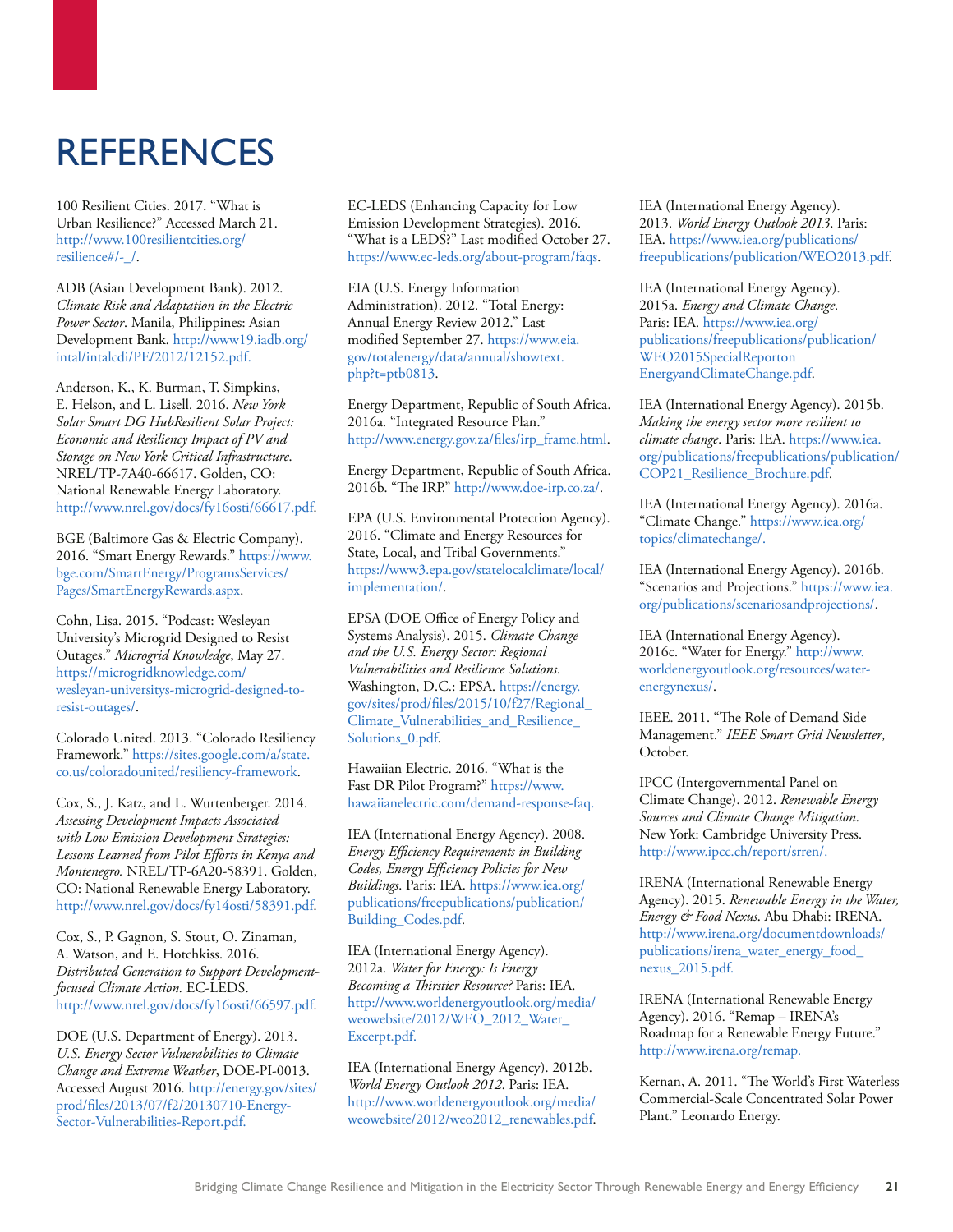Lamont, D., and J. Gerhard. 2013. *The Treatment of Energy Efficiency in Integrated Resource Plans: A Review of Six State Practices.*  Montpelier, VT: Regulatory Assistance Project. http://www.raponline.org/wpcontent/uploads/2016/05/rap-lamontgerhard-treatementofeeinirp-2013-jan-28.pdf.

Lozanova, Sarah. 2015. "Near Net-Zero on a Community Scale." *HomePower* 165. https://www.homepower.com/articles/homeefficiency/project-profiles/near-net-zerocommunity-scale.

Macknick, J., R. Newmark, G. Heath, and K.C. Hallett. 2011. *A Review of Operational Water Consumption and Withdrawal Factors for Electricity Generating Technologies*. NREL/TP-6A20-50900. Golden, CO: National Renewable Energy Laboratory. http://www.nrel.gov/docs/fy11osti/50900.pdf.

Madhlopa, A., S. Keen, D. Sparks, and M. Moorlach. 2014. *Draft Policy Framework for Efficient Water Use in Energy Production*. Rondebosch, South Africa: Energy Research Centre. http://www.erc.uct.ac.za/sites/default/ files/image\_tool/images/119/Papers-2014/14- Madhlopa-etal-Efficient\_water\_use\_energy\_ production.pdf.

Miller, M., E. Martinot, S. Cox, B. Speer, O. Zinaman, S. Booth, R. Zissler, J. Cochran, S.K. Soonee, P. Audinet, L. Munuera, and D. Arent. 2015. *Status Report on Power System Transformation*. NREL/TP-6A20-63366. Golden, CO: 21<sup>st</sup> Century Power Partnership. http://www.nrel.gov/docs/fy15osti/63366.pdf.

National Climate Assessment. 2016. "Climate Change Impacts in the United States." U.S. Global Change Research Program. http://nca2014.globalchange.gov.

National Institute of Building Sciences. 2005. "Natural Hazard Mitigation Saves: An Independent Study to Assess the Future Savings from Mitigation Activities." Washington, DC: National Institute of Building Sciences. Accessed August 2016. http://www.preventionweb.net/files/1087\_ Part1final.pdf.

Navigant Research. 2016. "Integrated Demand-Side Management: Energy Efficiency and Demand Response Programs: Market Drivers and Barriers, Technology Trends, and Global Market Forecasts." https://www.navigantresearch.com/research/ integrated-demand-side-management.

New York State. 2016. "Develop a Local Climate Action Plan." http://www.dec.ny.gov/ energy/67101.html.

NREL (National Renewable Energy Laboratory). 2014. *Distributed Solar PV for Electricity System Resiliency*. NREL/BR-6A20-62631. http://www.nrel.gov/docs/ fy15osti/62631.pdf.

Reig, P. 2013. "What's the Difference Between Water Use and Water Consumption?" Washington, D.C.: World Resources Institute. http://www.wri. org/blog/2013/03/what%E2%80%99sdifference-between-water-use-and-waterconsumption.

REN21 (Renewable Energy Policy Network for the 21st Century). 2015. *Renewables 2015: Global Status Report*. Paris: REN21. http://www.ren21.net/wp-content/ uploads/2015/07/REN12-GSR2015\_ Onlinebook\_low\_nolinks.pdf.

RMI (Rocky Mountain Institute). 2006. *Demand Response: An Introduction.* Boulder, CO: Rocky Mountain Institute. http://www.swenergy.org/data/sites/1/ media/documents/publications/documents/ Demand\_Response\_White\_Paper.pdf.

Rubenstein, Lauren. 2016. "Wesleyan Leading the Way in Connecticut with its Microgrid." *News @ Wesleyan*, April 20. http://newsletter.blogs.wesleyan. edu/2016/04/20/courantmicrogrid/.

Rutgers Center for Green Building. 2011. "New Jersey Green Building Manual." http://greenmanual.rutgers.edu/ newcommercial/strategies/survivability.pdf.

Salami, A. and M. Farsi. 2015. "Demand Side Management Using Direct Load Control for Residential and Industrial Areas." IEEE Transitions on Smart Grid. http://ieeexplore.ieee.org/stamp/stamp. jsp?arnumber=7165839&tag=1.

Scott, I.K. 2013. "Teaching an Old Dog New Tricks: Adapting Public Utility Commissions to Meet Twenty-First Century Climate Challenges." *Harvard Environmental Law Review* 38(2). [http://harvardelr.com/wp-content/](http://harvardelr.com/wp-content/uploads/2014/08/Scott.pdf) [uploads/2014/08/Scott.pdf](http://harvardelr.com/wp-content/uploads/2014/08/Scott.pdf).

Speer, B., M. Miller, W. Shaffer, L. Gueran, A. Reuter, B. Jang, and K. Widegren. 2015. *The Role of Smart Grid in Integrating Renewable Energy*. NREL/TP-6A20-63919. Golden, CO: National Renewable Energy Laboratory. http://www.nrel.gov/docs/fy15osti/63919.pdf.

Sullivan, M., J. Bode, B. Kellow, S. Woehleke, and J. Eto. 2013. "Using Residential AC Load Control in Grid Operations: PG&E's Ancillary Service Pilot." *IEEE Transitions on Smart Grid*. http://www.ercot.com/content/ meetings/dswg/keydocs/2012/0920PM/ Using\_AC\_in\_Grid\_Operation\_-\_PGE\_ ancillary\_services\_pilot.pdf.

Tweed, K. 2016. "Con Edison Unveils Auction Numbers for Its Pioneering Demand Management Program in New York." *Greentech Media*, August 5. http://www.greentechmedia.com/articles/ read/The-Numbers-Are-In-for-Con-Edisons-Demand-Management-Program.

UNDP (United Nations Development Programme). 2010. "Mapping Climate Change Vulnerability and Impact Scenarios." http://climatechange-asiapac.com/sites/ default/files/UNDP\_Mapping%20CC%20 Vulnerability.pdf.

UNDP (United Nations Development Programme). 2011. "Preparing Low-Emission Climate-Resilient Development Strategies." http://www.undp.org/content/dam/undp/ library/Environment%20and%20Energy/ Climate%20Strategies/UNDP-LECRDS-Guidebook-v17-web.pdf.

UNFCCC (United Nations Framework Convention on Climate Change). 2015. "Antigua and Barbuda: Intended Nationally Determined Contribution (INDC)." http://www4.unfccc.int/submissions/INDC/ Published%20Documents/Antigua%20 and%20Barbuda/1/INDC\_Antigua\_ Barbuda.pdf.

United Nations. 2015. "Adoption of the Paris Agreement." https://unfccc.int/resource/ docs/2015/cop21/eng/l09r01.pdf.

USAID (United States Agency for International Development). 2014. "Vietnam Clean Energy Program: Energy Efficiency Promotion in the Building Sector." [http://www.vcep.vn/en/impacts/published](http://www.vcep.vn/en/impacts/published-papers/2017/01/81E210A6/vietnam-clean-energy-program-energy-)[papers/2017/01/81E210A6/vietnam-clean](http://www.vcep.vn/en/impacts/published-papers/2017/01/81E210A6/vietnam-clean-energy-program-energy-)[energy-program-energy-efficiency-promotion](http://www.vcep.vn/en/impacts/published-papers/2017/01/81E210A6/vietnam-clean-energy-program-energy-)[in-the-building-sector-/](http://www.vcep.vn/en/impacts/published-papers/2017/01/81E210A6/vietnam-clean-energy-program-energy-).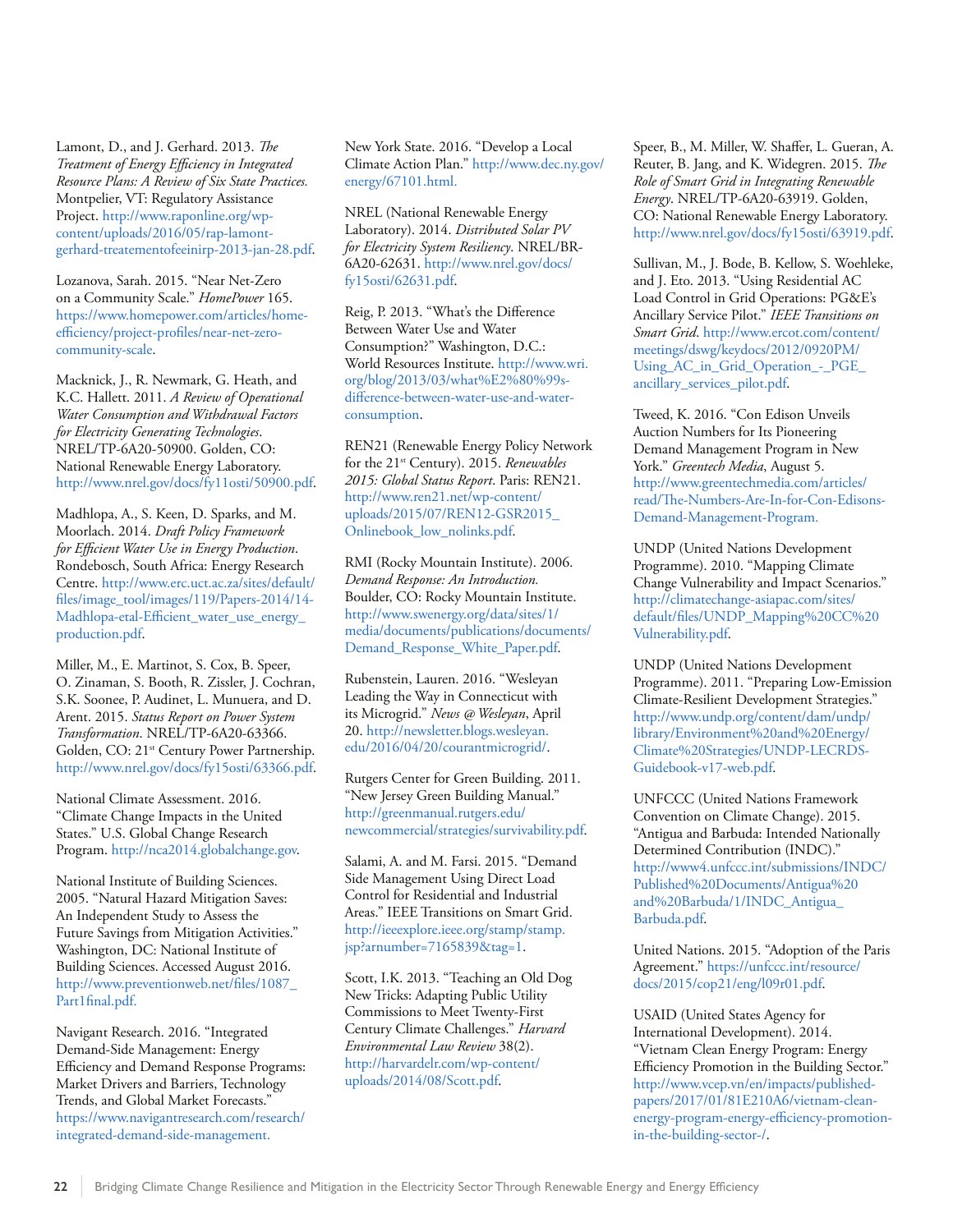USAID (United States Agency for International Development). 2016. *Climate Vulnerability Assessment*. https://www.climatelinks.org/sites/ default/files/asset/document/USAID%20 Vulnerability%20Assessment%20Annex.pdf.

WBCSD (Wolrd Business Council for Sustainable Development). 2014. *Building a Resilient Power Sector*. Geneva: WBCSD. http://www.wbcsd.org/Clusters/Climate-Energy/Resources/Building-a-Resilient-Power-Sector.

Wilson, R. and B. Biewald. 2013. "Best Practices in Electric Utility Integrated Resource Planning." Synapse Energy Economics, Inc. http://www.raponline.org/ wp-content/uploads/2016/05/rapsynapsewilsonbiewald-bestpracticesinirp-2013 jun-21.pdf.

World Future Council. 2016. "Renewable Energy and Sustainable Development. Accounting for Impacts on the Path to 100% RE." https://www.worldfuturecouncil.org/ file/2016/08/WFC\_2016\_Renewable-Energyand-Sustainable-Development.pdf.

Xcel Energy. 2015. "Energy Efficiency." [https://www.xcelenergy.com/staticfiles/xe/](https://www.xcelenergy.com/staticfiles/xe/Corporate/CRR2014/environment/energy-efficiency.html) [Corporate/CRR2014/environment/energy](https://www.xcelenergy.com/staticfiles/xe/Corporate/CRR2014/environment/energy-efficiency.html)[efficiency.html.](https://www.xcelenergy.com/staticfiles/xe/Corporate/CRR2014/environment/energy-efficiency.html)

Front cover photo from iStock 522792690